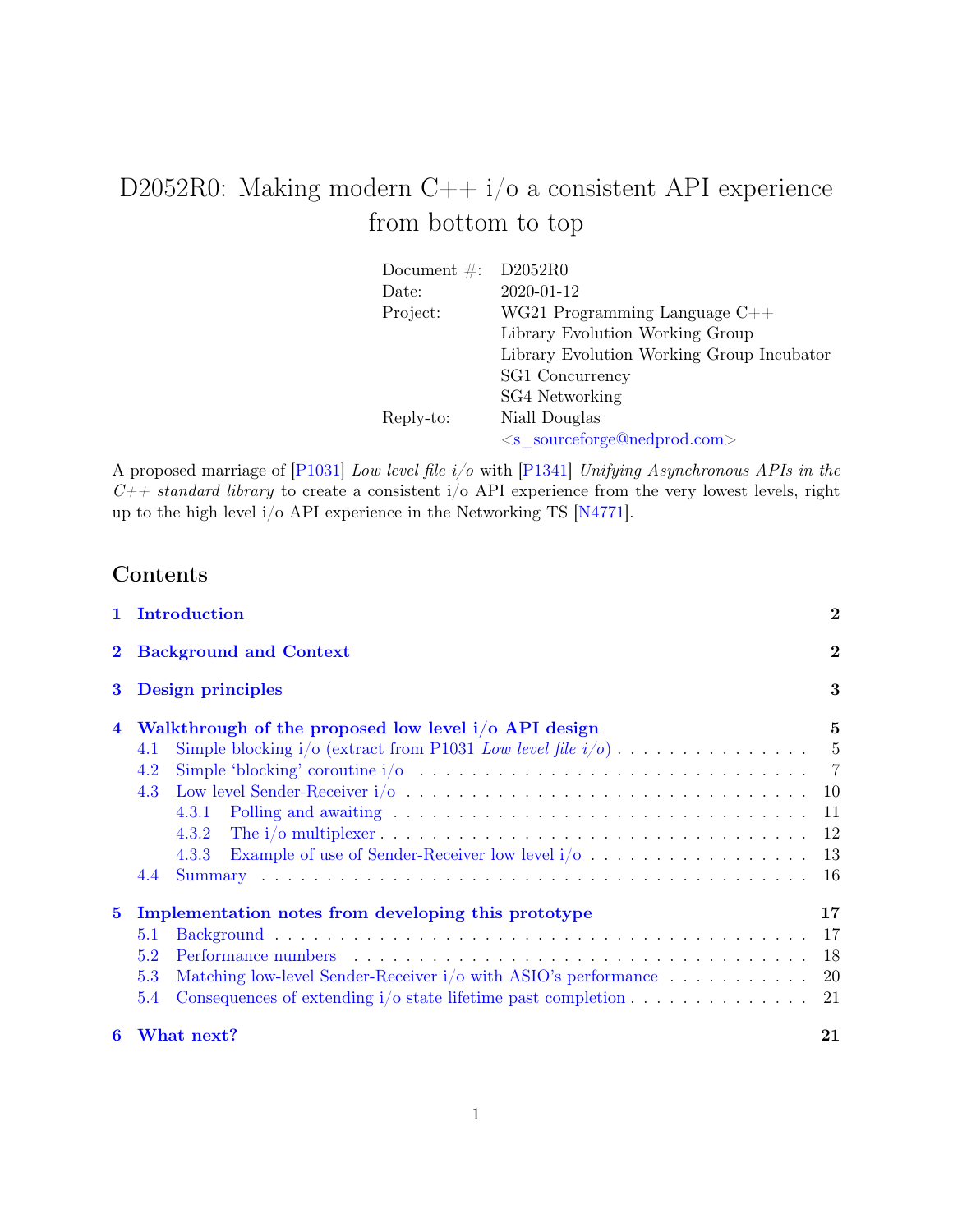#### [7 Acknowledgements](#page-21-3) 22

#### [8 References](#page-21-4) 22

## <span id="page-1-0"></span>1 Introduction

The 2019 Cologne meeting highlighted that multiple approaches and design philosophies to asynchronicity and i/o were beginning to 'butt heads' against one another. The 2019 Belfast meeting found unexpected committee support for the low level file  $i$ /o proposal [\[P1883\]](#page-22-0) *file\_handle and* mapped\_file\_handle, with much feedback being received that many would like to see a similar low level API treatment of non-file  $i/\circ$ . It was noted again during the second discussion of [\[P1750\]](#page-22-1) A Proposal to Add Process Management to the  $C_{++}$  Standard Library that most of P1750 deals with  $i$  is quite than processes, because nowhere else in the standard deals with the pipe  $i$  or required to speak stdin, stdout and stderr to child processes.

Straight after the Belfast meeting I had an email discussion with all the major modern i/o players on WG21, during which I proposed building a consistent low level i/o API framework capable of solving everybody's use cases, while also being compatible with Sender-Receiver, and specifically designed so a Networking TS implementation could be wholly constructed from it. If successful, we would have a path forwards via which all modern  $i$ /o in the future  $C++$  standard could be made a consistent experience for  $C++$  developers, whilst retaining flexibility of composure and genericity, but also with low level  $i/\text{o}'s$  strong guarantees of propagating the  $i/\text{o}$  determinism characteristics of the underlying platform.

Due to limits on free time, the prototype only implements pipe\_handle. Due to surprise at the difficulty of matching ASIO's performance, which required several complete redesigns to achieve which were time-costly, by the time this paper was written the prototype only works on Microsoft Windows, and only in single threaded configuration. The recommendations made by this paper ought to be coloured appropriately.

## <span id="page-1-1"></span>2 Background and Context

As  $C_{++}$  moves into its fourth decade, there is a widespread yearning for its  $i/\sigma$  facilities to be modernised. The considerable optional improvements to i/o specified in POSIX.2008 were made mandatory in POSIX.2017, however due to how long it took for the Filesystem TS to be standardised, i/o in standard C++ remains a 1990s-era experience.

The decision to standardise ASIO as the Networking TS in 2014 began an onslaught of standardisation work on the many prerequisites necessary to codify what 'work' is, and what 'execute' must mean [\[P0443\]](#page-21-5). This took longer than anyone expected, and it meant that the Networking TS moved target from  $C_{++}$  17, then to 20, and most recently to 23.

Concurrent to these developments was the development of Coroutines which shipped with  $C_{+}+20$ , which is a language feature built into the core of  $C++$  itself. As a language not library feature, Coroutines gets special 'magical' treatment by the compiler and runtime in various use cases and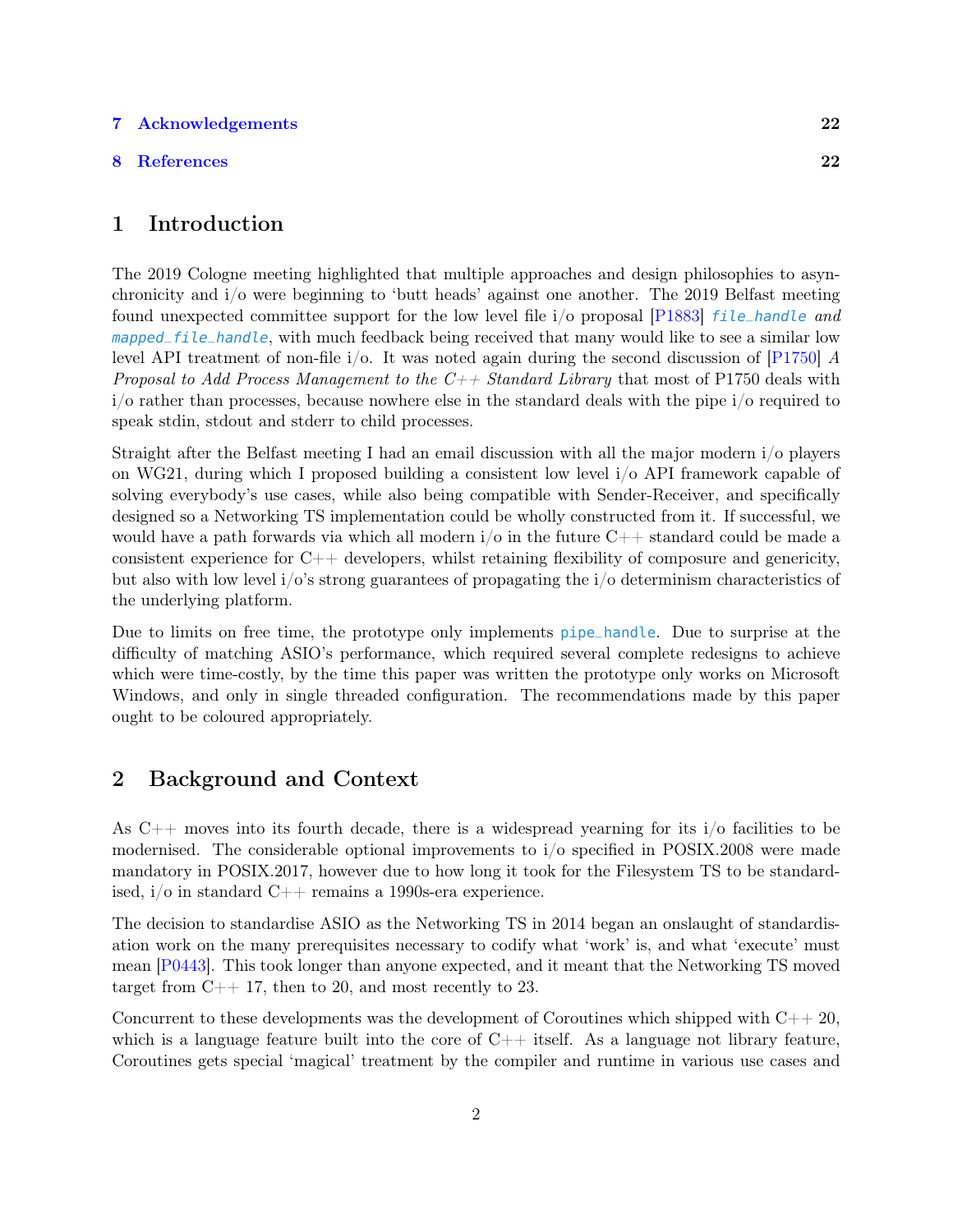contexts. Some felt that any Networking i/o proposal not built entirely around the same design language and design philosophy as Coroutines must be by definition suboptimal, even maybe the wrong choice going forward. Others felt that an ISO standards committee specifically exists to standardise existing practice, and that already far too many fundamental refactorings of ASIO had been performed into order to mutate it into something that WG21 would accept as the Networking i/o layer.

As the specifics for Executors and Networking as intended for  $C_{++}$  23 have firmed up, the divisions between philosophical and ideological opinions on what should, and should not, became more apparent. This led to some particularly heated conversations within WG21 committee meetings, never mind elsewhere in the C++ userbase and ecosystem.

Thankfully, this is engineering rather than religion or politics, and a great deal of highly contentious debate can be solved to the satisfaction of all via demonstrating proof in code. The challenging problem at hand was whether it was possible to build an i/o framework which was a consistent API experience from lowest to highest levels, whilst retaining performance, determinism, and not being a pain to use.

## <span id="page-2-0"></span>3 Design principles

The goals I set out in the post-Belfast discussion for the extension of LLFIO into asynchronous non-file i/o were as follows, in order:

#### 1. Low level i/o should be an optimal building block experience on top of which to write high level abstractions

That means adhering to the LLFIO API design principles, which are: (i) strong ABI boundaries such that all platform-specific code lives behind an ABI and away from the translation unit, and header files are interfaces not implementation (i.e. very low build impact) (ii) all the determinism and performance supplied by the OS and platform are to be delivered undamaged to the API user (i.e. no dynamic memory allocation, no copying memory, no mutexs, no hidden waits) (iii) it should always be possible to max out your hardware from a single kernel thread, firstly in terms of minimum latency, secondly in terms of maximum throughput, in that order.

## 2. A spinlooped polling API design should be the topmost asynchronous i/o API layer

In general, low latency can be exchanged for increased throughput, but throughput cannot be exchanged for lower latency. On that basis, a reactor-based API design – which is fundamentally about favouring throughput over latency – is the wrong choice for the topmost asynchronous i/o API layer. A reactor-based API ought to come after a spinlooped polling API layer.

I appreciate that for those who have only ever used ASIO in its default out of the box configuration, it is hard to imagine an asynchronous  $i/\sigma$  API which doesn't have an  $i/\sigma$  service dispatching i/o completions to whichever next kernel thread becomes idle.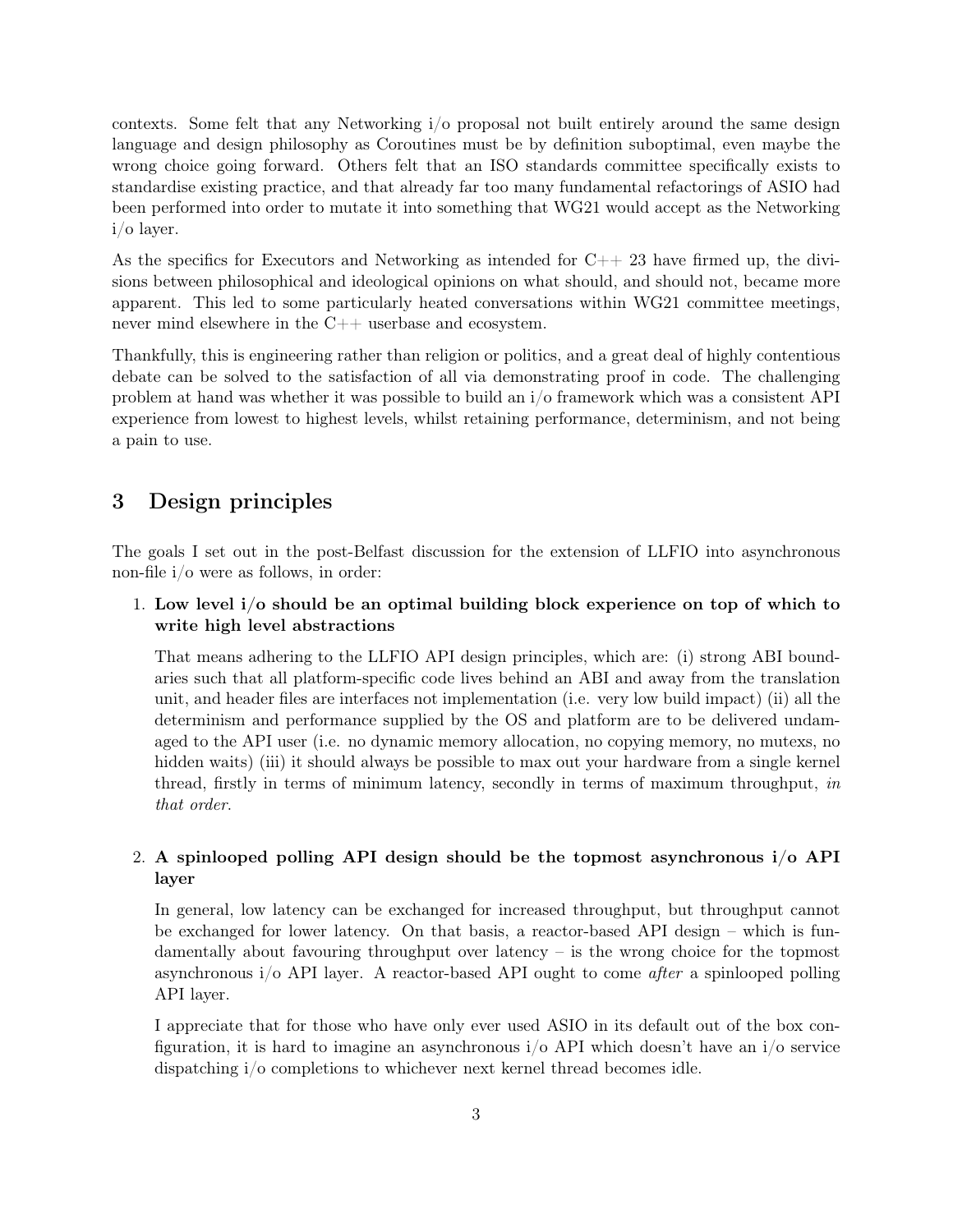However for an important subset of Networking users (e.g. many who work in Finance), the word 'thread' is as anathema as the word 'malloc' is to audio programmers. Threads mean synchronisation, and synchronisation means loss of determinism. Furthermore completing  $i/\sigma$ on the 'wrong' kernel thread can mean loss of cache warmth, also damaging determinism. Such low latency networking users run a custom build of ASIO usually with ASIO\_DISABLE\_THREADS defined, with a separate i/o service instance per kernel thread, and with Mellanox's [https://](https://github.com/Mellanox/libvma) [github.com/Mellanox/libvma](https://github.com/Mellanox/libvma) redirecting BSD socket APIs into non-kernel RDMA for extra low latency.

My goal was to directly support ultra-low-latency single-kernel-thread usermode RDMA i/o as the principle API design for low level asynchronous i/o, with failover to a reactor API layer. For some high end devices, looping .poll() over a (small) array of pending i/o would be all that you need do for minimum possible latency  $i/\sigma$ . There would also be a second tier of API suitable for large arrays of pending  $i/\sigma$  which efficiently as-if calls .poll() for only those handles which have signalled, but otherwise is as fully deterministic as it is possible to be. And finally, there would be a third tier of API which if no pending i/o has been signalled, will sleep the kernel thread until any pending  $i/\sigma$  signals.

For those who don't care about latency and only care about throughput, they can exclusively use the third tier of API, and they would get what out-of-the-box ASIO currently provides.

#### 3. Match or exceed ASIO's performance

There is no point proposing a low level asynchronous i/o layer which is slower than ASIO, otherwise end users pay for what they don't use, and you cannot construct a useful implementation of ASIO on top.

#### 4. It must be possible to implement the Networking TS entirely using the low level framework

Given the design constraints already outlined, directly using the low level asynchronous i/o framework will be laden with footguns and unanticipated surprise, never mind much tedious verbosity. Strict discipline, and considerable domain experience, is required to write correct, high performance, low level  $i/\sigma$  code – just as it is for someone writing lock free code using atomics.

Conversely, the  $C_{++}$  userbase has extensive experience with ASIO; StackOverflow and many books are laden with answers and design patterns for how best to write high throughput networking code using ASIO; and the uninitiated programmer can get up to speed with writing correct, high throughput networking in  $C++$  quickly given all this documentation already available.

I strongly believe that we need to standardise ASIO as is. To do anything else will not be warmly received by the  $C++$  userbase for the simple reason that ASIO works, and it works well without too much effort for its solution domain of high throughput networking i/o.

This does not mean however that ASIO ought to be standardised as a black box which performs magic internally. If it can be standardised as a convenient set of high level wrappers abstracting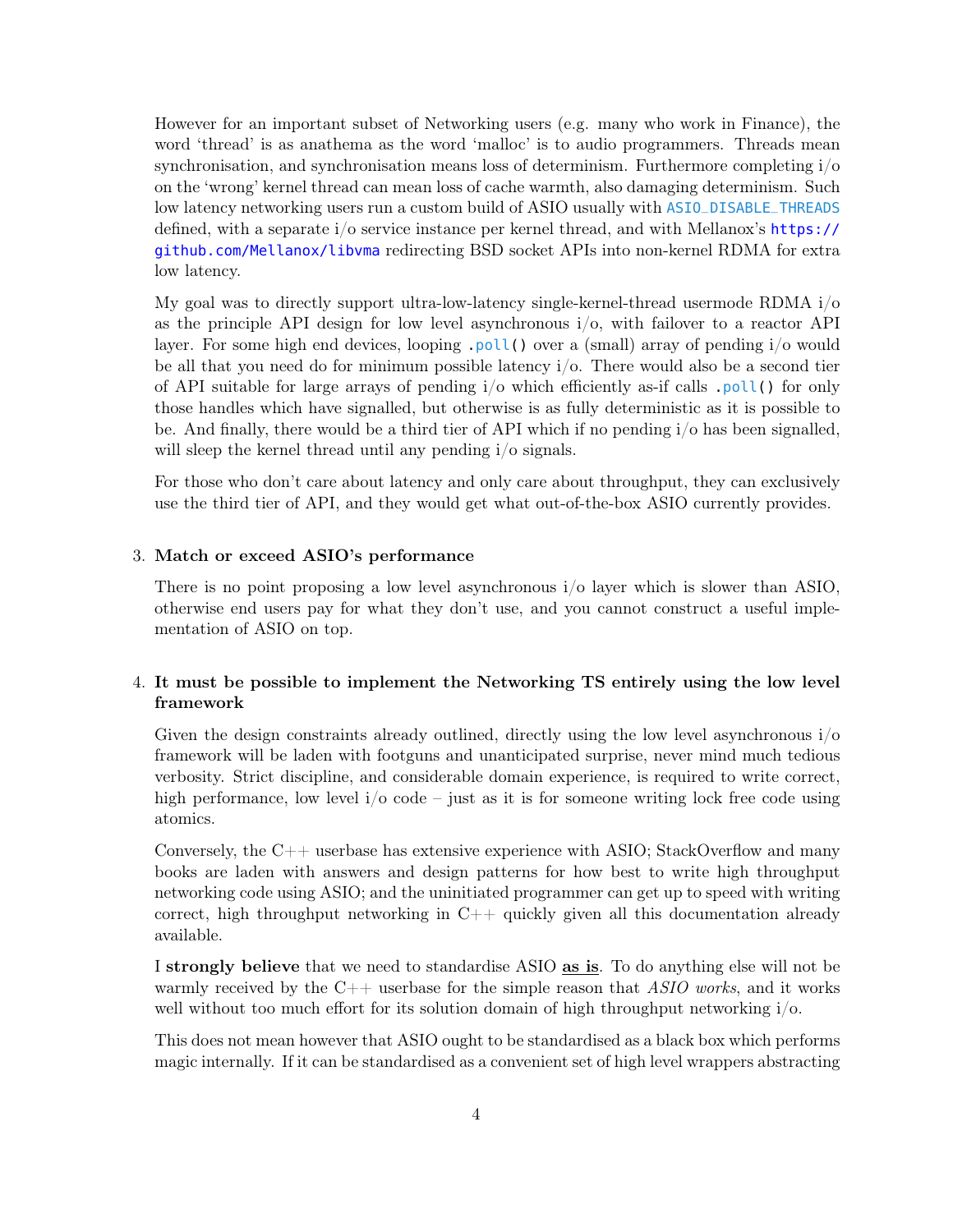away the footguns, mandatory discipline and verbosity tedium which doing low level  $i/\sigma$ directly must always force upon the developer, I find that the ideal outcome for standardising Networking i/o, personally speaking.

## <span id="page-4-0"></span>4 Walkthrough of the proposed low level i/o API design

#### <span id="page-4-1"></span>4.1 Simple blocking  $i/\sigma$  (extract from P1031 Low level file  $i/\sigma$ )

Many thought twenty years ago that simple blocking i/o would never be used in high performance i/o code, however as the added overhead of implementing asynchronous  $i/\sigma$  over the  $i/\sigma$  itself increases due to hardware improvements, for use cases where the  $i/\sigma$  is highly likely to be implemented as memcpy() (e.g. all file  $i/\sigma$  served from the kernel cache, all RDMA on shared memory regions with a current local oplock etc), simple blocking i/o often beats all alternatives. As file and fabric i/o is very likely to be served from local RAM cache for most patterns of  $i/\infty$ , [\[P1031\]](#page-21-0) Low level file  $i/\infty$ places simple blocking i/o at its heart.

P1031 specifies read() and write() as 'block until there is any data' operations. To be specific, if there is one or more bytes which can be  $i/\text{o'}d$  right now, perform that  $i/\text{o}$  and return the buffers partially or wholly filled/drained. If, and only if, no i/o can be performed right now, then do not return until some i/o has been performed. Both operations take a deadline, which is a relative or absolute timeout by which some i/o must occur, so forward progress can be guaranteed up to whatever the platform provides. A zero relative timeout means non-blocking  $i/\rho$ .

Under P1031, each handle type defines its own buffer\_type and buffers\_type, and they can be anything. For [\[P1883\]](#page-22-0) *file\_handle and mapped\_file\_handle*, and indeed the pipe\_handle as implemented by our prototype, they are types concept-requirement matching those of span< byte> and span<span<br/>shyte>> respectively, but with the guarantee that layout matches that of the platform-specific scatter-gather structure type (e.g.  $\frac{\text{struct}}{\text{cover}}$  on POSIX). This enables scatter-gather buffer lists to be handled straight to the OS, without conversion nor repacking.

Under P1031, each handle type also defines its own io\_request type. This can also be anything. For [\[P1883\]](#page-22-0) file\_handle and mapped\_file\_handle, and indeed the pipe\_handle implemented by our prototype, it is:

```
1 // A scatter-gather list of buffers, and file extent offset at which to perform the i/o.
2 template <class T> struct io_request
3 {
4 T buffers{};
5 extent_type offset{(extent_type) -1};
7 constexpr io_request();
8 explicit constexpr io_request(T _buffers);
9 constexpr io_request(T _buffers, extent_type _offset);
10 };
```
6

One might be surprised that a non-seekable handle type such as pipe\_handle still takes an extent offset. This is because an append-only file\_handle can be constructed where writes are always atomically appended to the file, and for which the offset request is ignored. Attempting reads at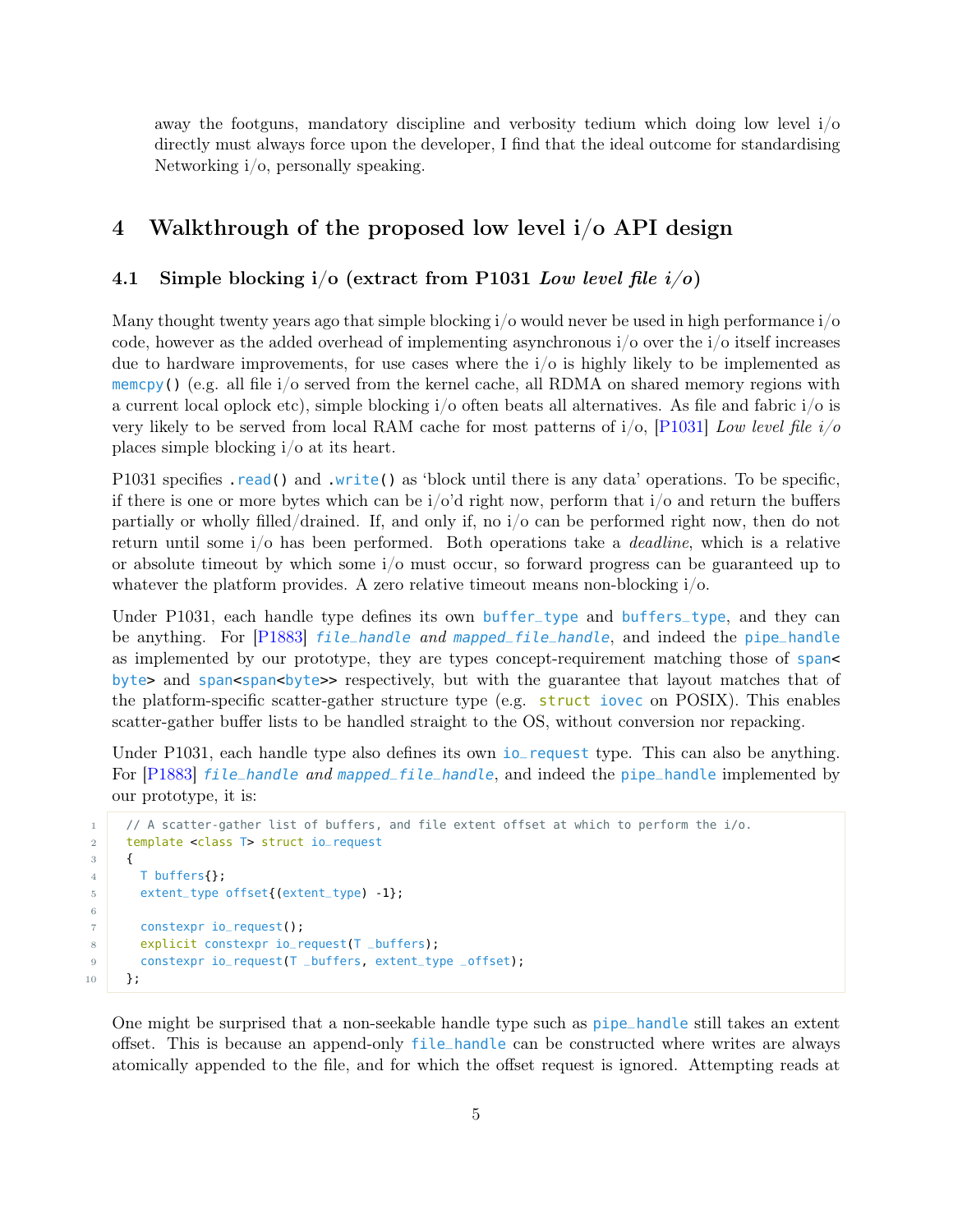offsets exceeding the current maximum file extent also have various platform-specific semantics, which includes ignoring the requested offset. The concept of the offset being ignored in various situations is therefore already well formalised. Additionally, code written for a non-seekable handle type can use an append-only file\_handle and work correctly, and indeed for a number of algorithms, it is very useful for have unbounded buffer length pipes where writes never block<sup>[1](#page-5-0)</sup>. There are also debugging and logging use cases. In short, it was felt that, on balance, retaining an identical API for pipe handle  $i/\sigma$  to file  $i/\sigma$  was worth it, and my personal opinion on that would probably also extend the same offset-based  $i/\text{o}$  API to low level socket  $i/\text{o}$  as well.

Finally, under P1031 each handle type also defines its own io\_result type which extends the result<T> from [\[P1028\]](#page-21-6) SG14 status\_code and standard error object, which allows handle types to implement free-upon-result-destruction patterns, and so on. A result returns either  $\bar{\mathsf{T}}$  for success, or error from P1028. If you observe the value on an errored result, result invokes error(). throw\_exception() on your behalf to throw the  $C++$  exception defined by the error's domain. Here is the full API:

1 /\*! \brief Read data from the open handle.

2 3 \warning Depending on the implementation backend, \*\*very\*\* different buffers may be returned than 4 you supplied. You should \*\*always\*\* use the buffers returned and assume that they point to different 5 memory and that each buffer's size will have changed. 6 7 \return The buffers read, which may not be the buffers input. The size of each scatter-gather 8 buffer returned is updated with the number of bytes of that buffer transferred, and the pointer 9 to the data may be \em completely different to what was submitted (e.g. it may point into a 10 memory map). 11 \param reqs A scatter-gather and offset request. 12 \errors Any of the values POSIX read() can return, 'errc::timed\_out', 'errc::operation\_canceled'. <sup>13</sup> 'errc::not\_supported' may be returned if deadline i/o is not possible with this particular handle 14 configuration (e.g. reading from regular files on POSIX or reading from a non-overlapped HANDLE 15 on Windows). 16 \mallocs The default synchronous implementation in file\_handle performs no memory allocation.  $17$  \*/ <sup>18</sup> io\_result<buffers\_type> read(io\_request<buffers\_type> reqs) noexcept; 19 20 //! \overload Convenience nonblocking based overload for 'read()' <sup>21</sup> io\_result<buffers\_type> try\_read(io\_request<buffers\_type> reqs) noexcept; 22 23 //! \overload Convenience duration based overload for 'read()' 24 template<class Rep, class Period> <sup>25</sup> io\_result<buffers\_type> try\_read\_for(io\_request<buffers\_type> reqs, 26 const std::chrono::duration<Rep, Period> &duration) noexcept; 27 28 //! \overload Convenience absolute based overload for 'read()' 29 template<class Clock, class Duration> <sup>30</sup> io\_result<buffers\_type> try\_read\_until(io\_request<buffers\_type> reqs, <sup>31</sup> const std::chrono::time\_point<Clock, Duration> &timeout) noexcept;

The write API is so similar as to be not worth spelling out (if you really want to know, see [\[P1883\]](#page-22-0)

<span id="page-5-0"></span><sup>1</sup>file\_handle::zero() deallocates written extents in a file, so when combined with a temporary inode, you can easily create a true unbounded buffer length pipe.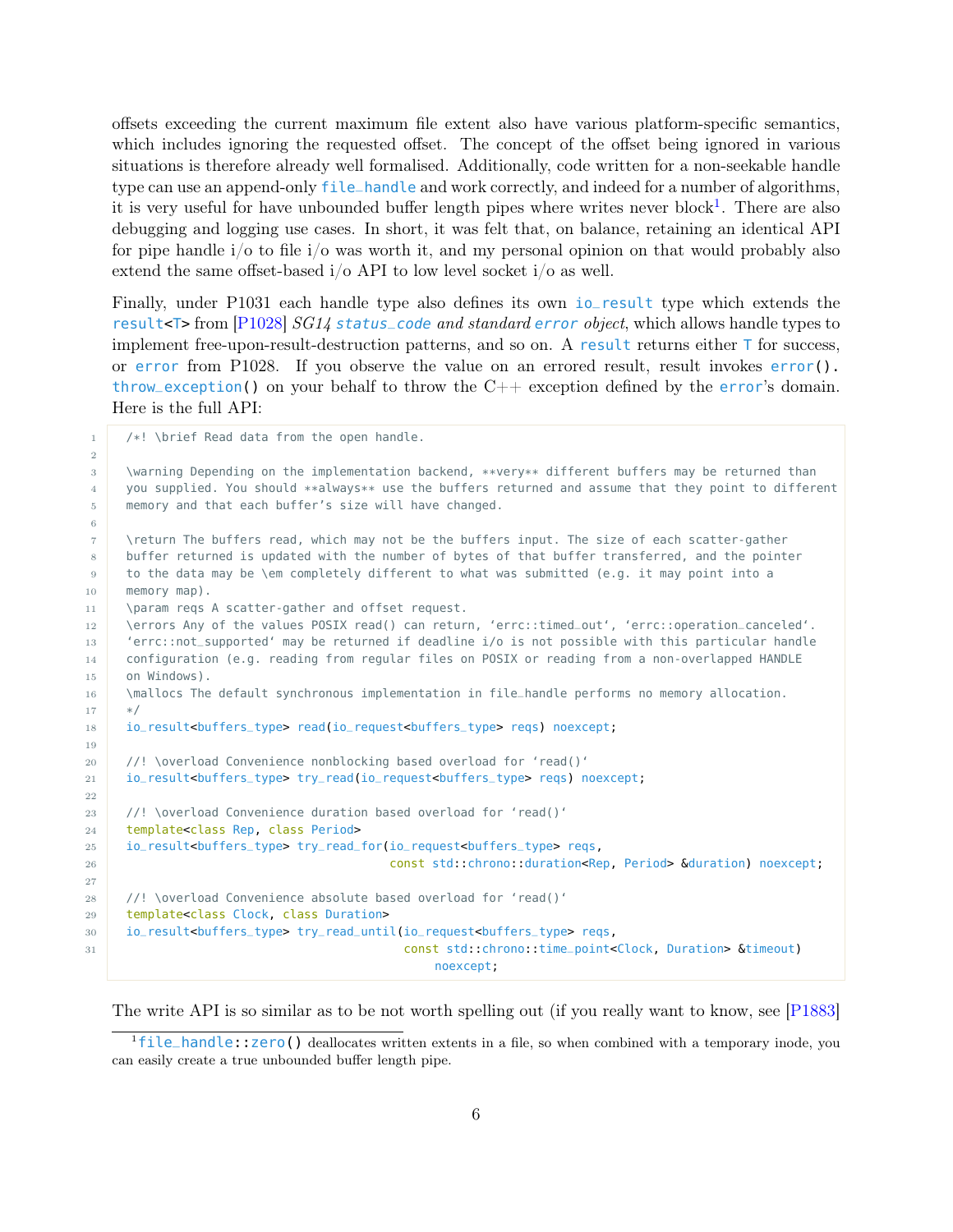file\_handle and mapped\_file\_handle). But before moving on, here is an example of use of the simple blocking API:

```
1 namespace llfio = LLFIO_V2_NAMESPACE;
\overline{2}3 // Open the file for read
4 | llfio: file_handle fh = llfio: file( \frac{1}{2}5 {}, // path_handle to base directory
6 "foo" // path_view to path fragment relative to base directory
7 // default mode is read only
8 // default creation is open existing
9 // default caching is all
10 // default flags is none
11 ).value(); // If failed, throw a filesystem_error exception
12
13 // Make a vector sized the current maximum extent of the file
14 std::vector<llfio::byte> buffer(fh.maximum_extent().value());
15
16 // Make a scatter buffer to indicate what to fill
17 | llfio::file_handle::buffer_type b{ buffer.data(), buffer.size() };
18
19 // Make an i/o request object
20 llfio::file_handle::buffer_types req{
21 {b}, // sequence of buffers to fill
22 0 // offset within file to start reading from
23 };
24
25 // Synchronous scatter read from file
26 llfio::file_handle::io_result<buffers_type> buffersread = llfio::read(
27 fh, // handle to read from
28 req // i/o request to perform
29 ).value(); // If failed, throw a filesystem_error exception
30
31 // In case of racy truncation of file by third party to new length, adjust buffer to
32 // bytes actually read
33 buffer.resize(buffersread.bytes_transferred());
```
## <span id="page-6-0"></span>4.2 Simple 'blocking' coroutine i/o

When writing code within  $C++$  Coroutines, often one wishes to suspend execution of the coroutine until an i/o completes, resuming execution thereafter.

This looks almost identical to the simple blocking i/o code under P1031:

```
1 namespace llfio = LLFIO V2 NAMESPACE;
\overline{2}3 llfio::pipe_handle::buffer_type buffer;
4 \mid for(;;)
5 \mid \{6 // This will never return if the coroutine gets cancelled during suspension
7 llfio::pipe_handle::io_result<llfio::pipe_handle::buffers_type> r
8 = co_await read_pipe.co_read({ // use co_read() instead of read()
9 {buffer}, \sqrt{2} // otherwise *identical* arguments to read()
10 0
```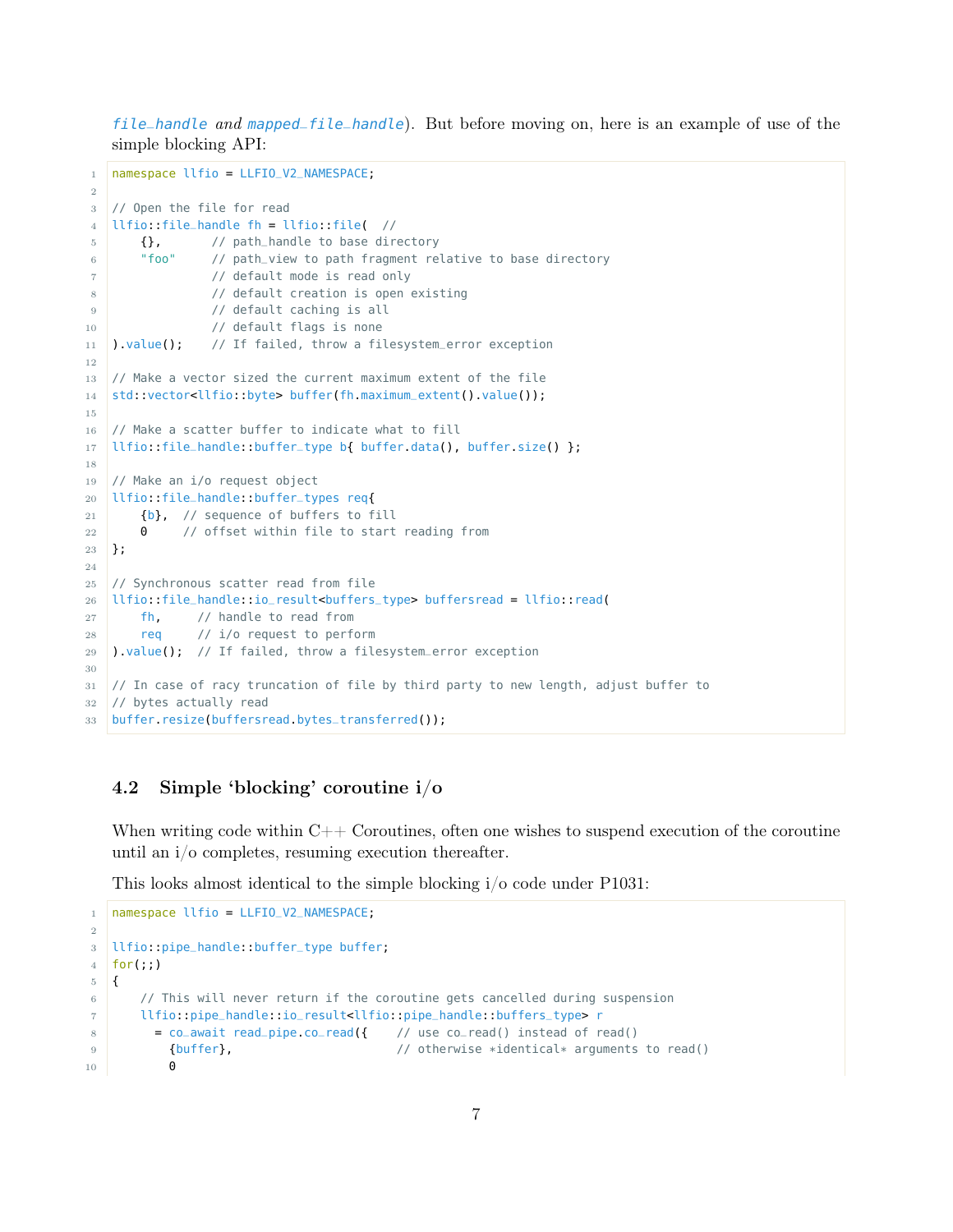```
11 });
12 if(!r)
13 {
14 co_return r.error();
15 }
16 BOOST_CHECK(r.value().size() == 1);
17 BOOST_CHECK(r.value()[0].size() == sizeof(_buffer));
18 }
19 }
```
The overwhelmingly most common point of feedback is 'I really hate the co\_ prefix. We need that to go away in general, not become worse than it already is'.

And I empathise, I truly do. However, the  $\overline{\text{co}}$  naming ship has sailed in  $\text{C++}20$ , and that can no longer be undone.

The only difference between .co\_read(), .co\_write() and .co\_barrier() over their non-.co\_ equivalents is that they return an io\_awaitable<async\_read>, io\_awaitable<async\_write> or io\_awaitable<async\_barrier> respectively. Each takes identical input parameters, so the only way to disambiguate them from their non-awaitable equivalents would be via function naming in any case. And a co\_ prefix is as good as any, and it is consistent with the co\_ prefixed keywords.

[Note: For those unfamiliar with Sender-Receiver, you may wish to study the next section before re-reading this section. – end note]

The io\_awaitable<T> type is actually a Receiver wrapper around an  $i$ /o Sender (from [\[P1341\]](#page-21-1) Unifying Asynchronous APIs in the  $C_{++}$  standard library) which tells  $C_{++}$  Coroutines how to do the i/o. The awaitable's Receiver definition is trivially simple:

```
1 template <class ResultType>
2 struct io_awaitable_receiver_type
3 \mid \{4 ResultType *result{nullptr};
5 coroutine_handle<> coro;
6
7 void set_value(ResultType &&res)
8 {
9 result = 6res;
10 if(coro)
11 {
12 coro.resume();
13 }
14 }
15 void set_done() {}
16 };
```
In fact, the guts of the whole i/o awaitable type is sufficiently short it can be listed here too:

```
1 bool await_ready() noexcept
2 \mid \{3 // If i/o not started yet, start it
4 if(!_state->started())
5 {
6 \quad _state->start();
```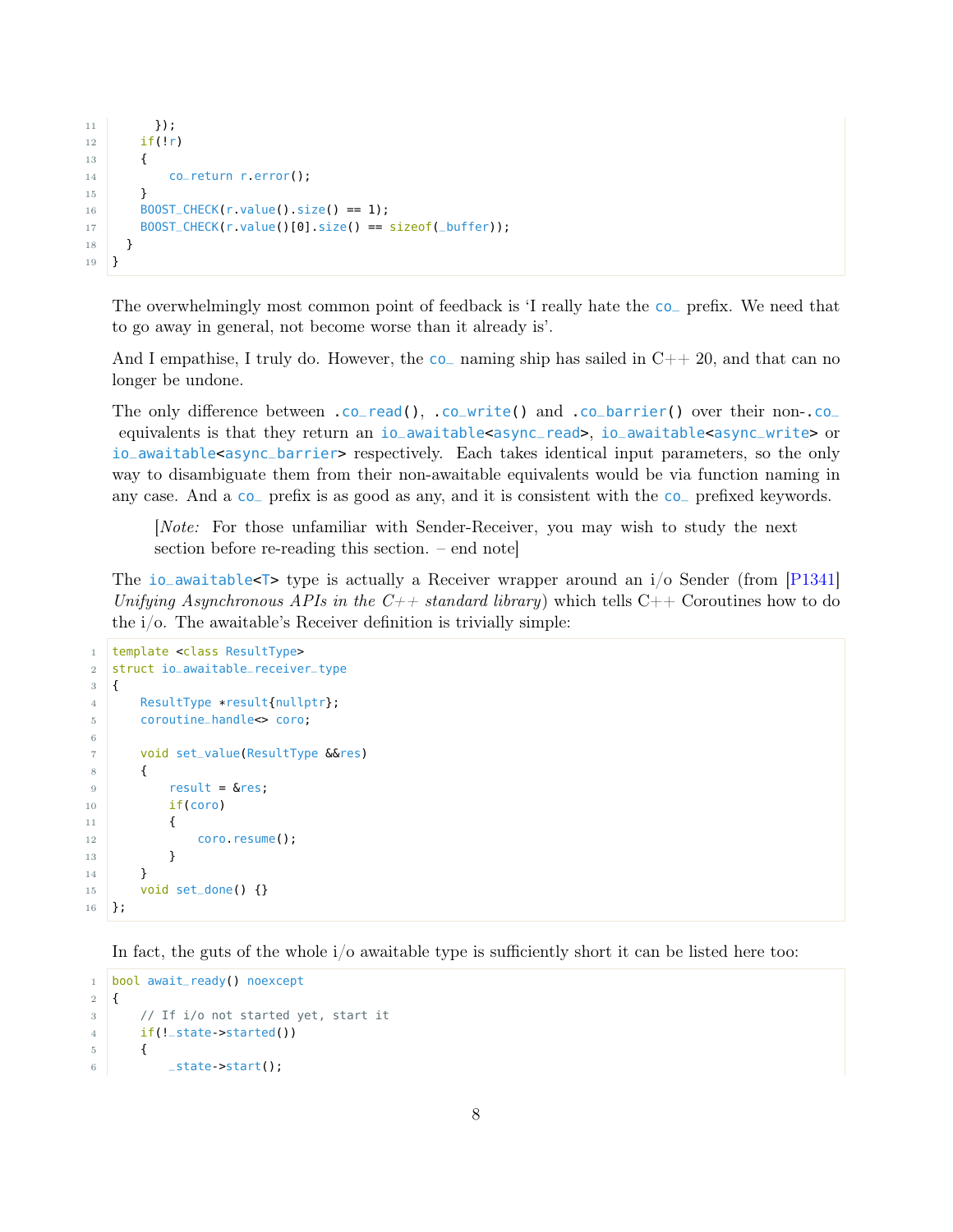```
7 }
8 // If i/o already completed, we are ready
9 if(_state->completed())
10 {
11 return true;
12 }
13 // Poll i/o for completion, if it completes we are ready
14 if(_state->poll() == io_status_type::completed)
15 {
16 return true;
17 }
18 return false;
19 }
20 _result_type await_resume()
21 \mid \{22 assert(this->_receiver.result != nullptr);
23 return std::move(_state->storage.ret);
24 }
25 void await_suspend(coroutine_handle<> coro)
26 \mid \{27 \qquad \qquad \qquad \qquad \qquad \qquad \qquad \qquad \qquad \qquad \qquad \qquad \qquad \qquad \qquad \qquad \qquad \qquad \qquad \qquad \qquad \qquad \qquad \qquad \qquad \qquad \qquad \qquad \qquad \qquad \qquad \qquad \qquad \qquad \qquad \qquad 
28 if(_state->completed())
29 {
30 coro.resume();
31 return;
32 }
33 _state->_receiver.coro = coro;
34 }
```
Walking through a use instance, .co\_read() which returns an io\_awaitable<async\_read> initialises an async\_read Sender, and passes it to io\_awaitable which then Connects it with the i/o awaitable's Receiver implementation. We return the Connected, but not Started, i/o state transported by the  $i$ /o awaitable returned from  $\cdot$  co\_read().

As per how  $C++$  Coroutines works, when calling co\_await on an awaitable type, .await\_ready () is first asked if the awaitable is ready. In the above implementation, if this is the first time .await\_ready() has been called, we Start the previously Connected  $i/\sigma$  state. This begins the  $i/\sigma$ , which may complete immediately (e.g. it was served from kernel cache, so no blocking needed). If it does complete immediately, we return true to indicate that no coroutine suspension is required. The coroutine would therefore proceed as optimally as is possible.

You may notice there are two ways of checking for  $i/\sigma$  completion. The first, \_state->completed(), is a simple read of a flag saying whether the  $i$ /o is completed. The second,  $_$ state->poll() involves a virtual function call (hence the early check) which calls some handle-specific i/o code to poll the  $i$  of for completion. It is required that  $.$  poll() be deterministic and to do as little work as is possible to check for the i/o to be completed, for some definition of 'little work' (e.g. a short fixed length spin loop checking a hardware register might be acceptable).

As per  $C++$  Coroutines, if .await\_ready() returns false, .await\_suspend() is called to suspend the coroutine's execution. Other code will now execute. At some point, someone else would call the connected i/o state's .poll() function to poll the  $i$ /o, or call a function which figures out which connected i/o states are ready to have their .poll() function called. If the  $i$ /o has now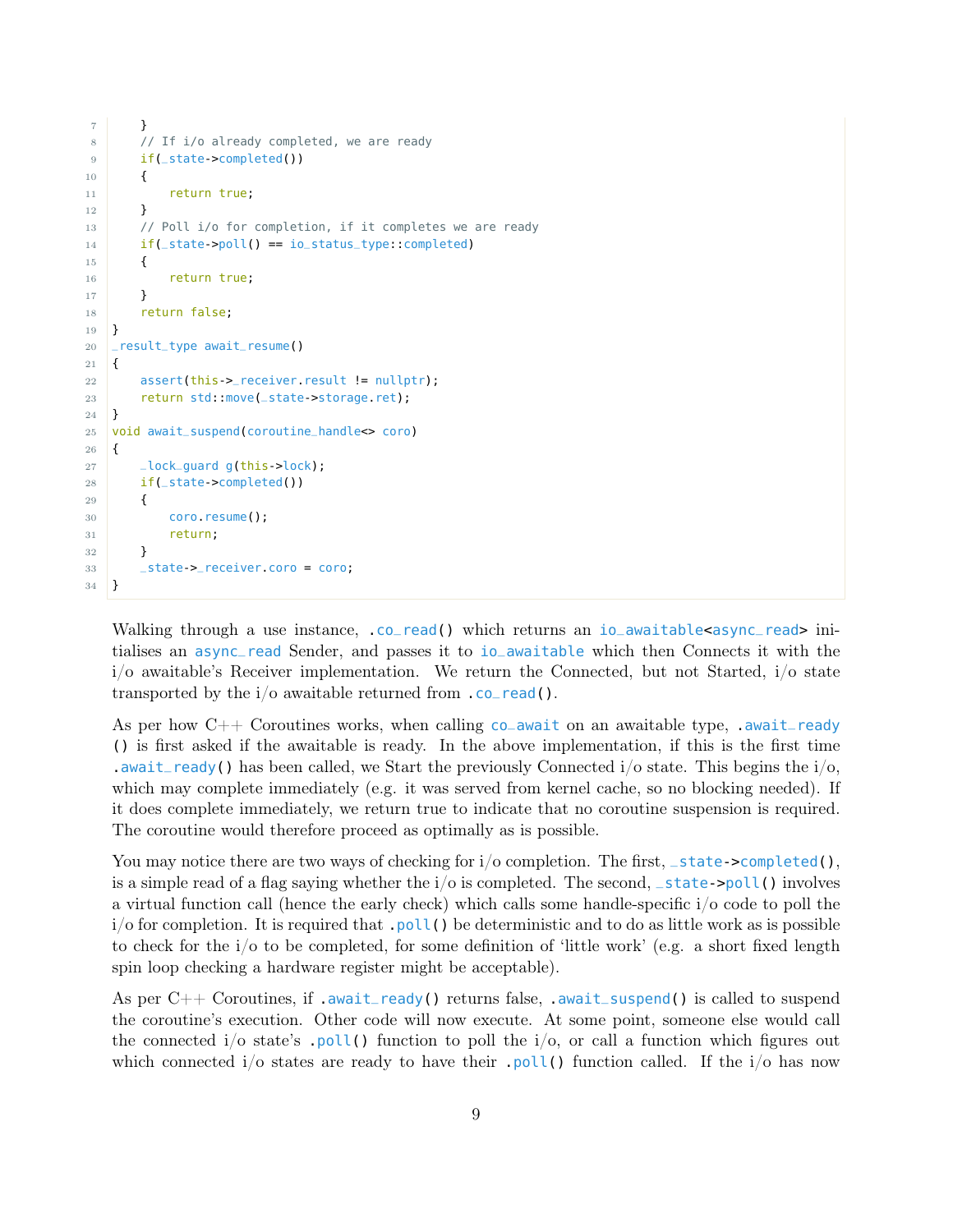completed, the Receiver's .set\_value() will be called, which resumes any suspended coroutine. Upon resumption, the coroutine's co\_await operator will call .await\_resume() to fetch the result of the  $i$ /o, which will be the scatter-gather buffers filled or drained, same as for simple blocking  $i$ /o.

Most of why the above simple 'blocking' coroutine  $i/\sigma$  is so simple to implement is thanks to Sender-Receiver, which is next.

#### <span id="page-9-0"></span>4.3 Low level Sender-Receiver i/o

Low level Sender-Receiver  $i$  o is just a small step upwards from what we've already seen. I should caveat that the Sender-Receiver design presented here is not exactly the one from P1341R0. Firstly, I have incorporated my best understanding of the upcoming changes to Sender-Receiver which will be proposed by Lewis, Kirk and Eric and others in papers in this mailing, and because we were all so time pressed before the mailing deadline this year due to Christmas, we have not coordinated paper content as much as would be usual (sorry!). Secondly, I had to make some changes to the Sender-Receiver lifetime model (covered shortly) which Lewis thinks solved by overly simplistic means, and he has an alternative mechanism to better achieve the same ends which I haven't seen yet.

Still, none of that is as important as making the general point that Sender-Receiver has evolved since the last meeting, and we all of us are all basically on the same page.

Under Sender-Receiver, to begin say a read  $i/\rho$ , we firstly construct an async\_read() sender. This takes identical arguments, and has identical form, to simple blocking read():

```
1 async_read: async_read(handle &, io_request<buffers_type>);
2
3 async_read::try_async_read(handle &, io_request<buffers_type>);
4
5 template<class Rep, class Period>
6 async_read::try_async_read_for(handle &,
7 io_request<buffers_type>,
8 const std::chrono::duration<Rep, Period> &);
9
10 template<class Clock, class Duration>
11 | async_read::try_async_read_until(handle &,
12 io_request<buffers_type>,
13 const std::chrono::time_point<Clock, Duration> \delta);
```
async\_read is the thread-unsafe form of this i/o sender. If you want a thread-safe form, you use atomic\_async\_read instead. The latter requests atomic synchronisation for the connected state to ensure that multiple kernel threads concurrently using the connected i/o state will synchronise. If you are building a Networking TS on top of low level Sender-Receiver i/o, atomic\_async\_read is what you must use within your implementation, as the completion handlers which the Receiver would invoke could traverse kernel threads.

We next Connect this Sender instance with a Receiver instance, which must implement these member functions:

 $1$  // Called when the i/o has completed with the i/o result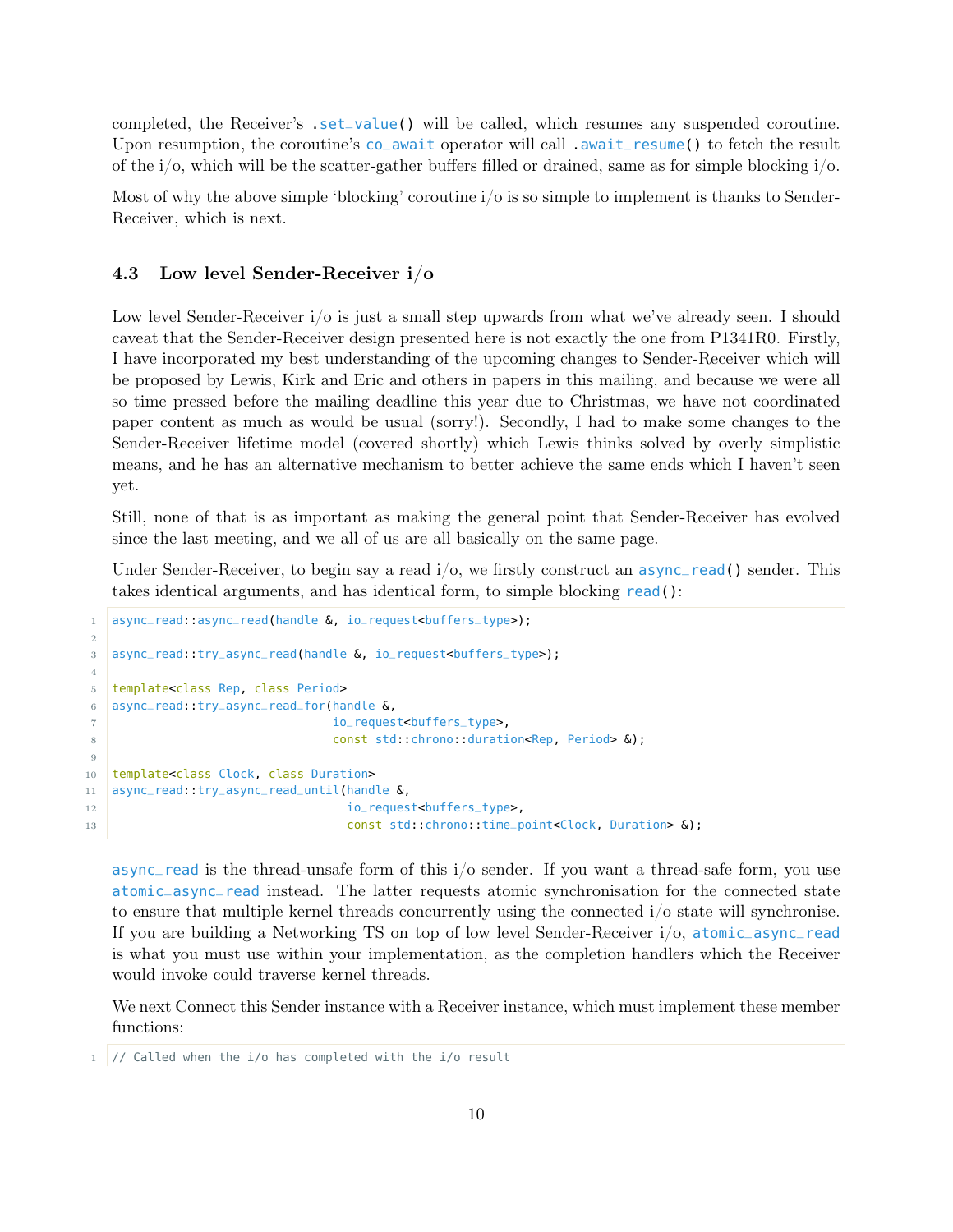```
2 void Receiver::set_value(io_result<buffers_type> &&);
3
4 // Called when the i/o state can be disposed of
  void Receiver::set_done();
```
(Due to using io\_result to return failure deterministically, and because we can never throw exceptions, we do not use Receiver::set\_error())

In the reference implementation, Connecting an i/o sender and a Receiver yields an io\_operation\_connection <Sender, Receiver> object. This provides a .start() member function which implements the Start operation. You can relocate in memory a connected i/o state up until you perform Start upon it. Thereafter you cannot relocate it in memory until its .set\_done() is called.

#### <span id="page-10-0"></span>4.3.1 Polling and awaiting

Once you have Started a connected i/o state, you must periodically call io\_operation\_connection  $\epsilon$ Sender, Receiver>::poll() upon it to (a) check if the i/o it began has completed and (b) to cause its Receiver to be invoked if the i/o did just complete.

io\_operation\_connection<Sender, Receiver>::poll() is guaranteed to be a deterministic call apart from whatever the invocation of the Receiver might do, and whilst efficient for small numbers of pending  $i/\infty$ , it becomes inefficient when the number of pending  $i/\infty$  becomes large. Therefore every handle has an associated io\_multiplexer instance into which every asynchronous i/o is collated. One can as-if call io\_operation\_connection<Sender, Receiver>::poll() on all pending  $i$ <sup>o</sup> known to that io\_multiplexer instance, up to specified limits, by calling the multiplexer's. complete\_io() member function:

```
1 // As-if call the i/o part of '.poll()' on up to 'max_items' pending i/o, returning how many called.
2 result<int> io_multiplexer::complete_io(int max_items = -1) noexcept;
3
4 /* As-if call the i/o part of '.poll()' on up to 'max_items' pending i/o, not exceeding the specified
5 maximum duration or time point.
6 */7 template<class Rep, class Period>
8 | result<int> io_multiplexer::complete_io_within(
9 const std::chrono::duration<Rep, Period> &duration,
10 int max_items = -1) noexcept;
11 template<class Clock, class Duration>
12 result<int> io_multiplexer::complete_io_within(
13 const std::chrono::time_point<Clock, Duration> &timeout,
14 int max_items = -1) noexcept;
```
.complete\_io() is not guaranteed to be deterministic, but it is guaranteed to be non-blocking, apart from any blocking that the Receiver invocation might do. Most platforms will implement it with  $O(1)$  complexity, but others could have  $O(\text{total pending } i/o)$  complexity. It may complete one, or many pending i/o before it returns, the number depending on what is efficient on the local platform, and obviously enough on the number of ready pending i/o. To aid bounded execution times, one can bound i/o completions to within numerical or time constraints – this can help ensure that .complete\_io() returns in less time than it might otherwise. If there is no ready pending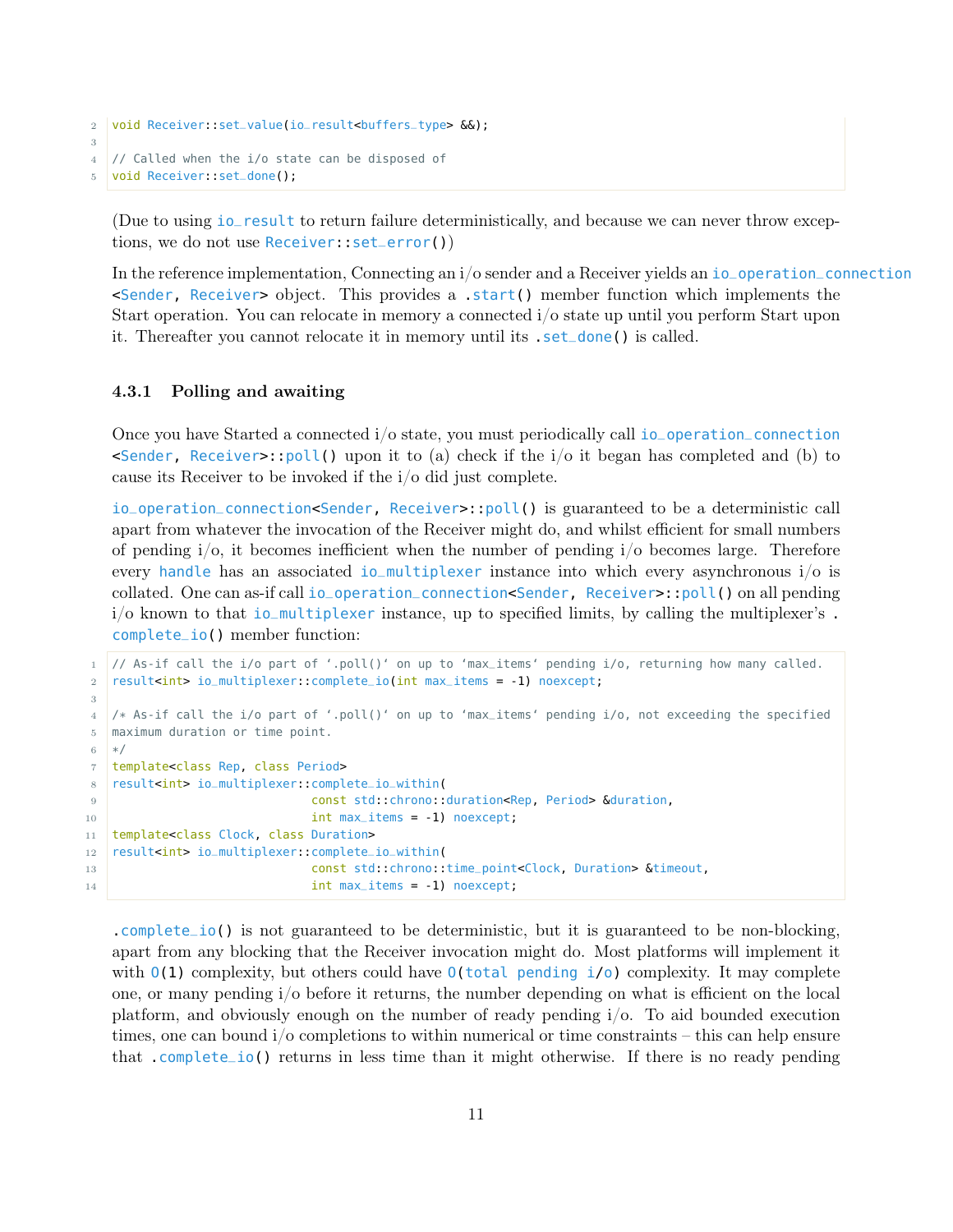$i$  is respective number is returned. If there is no pending  $i$  o at all right now, zero is returned.

.complete\_io() only checks for  $i/\text{o}$  completion based on  $i/\text{o}$  being successful or unsuccessful. It does not perform any checking for i/o timeouts. If you never place timeouts other than infinite or zero on scheduled i/o, then you never need to call this function:

```
1 // As-if call the timeout part of '.poll()' on up to 'max_items' pending i/o, returning how many
2 // called.
3 | result<int> io_multiplexer::timeout_io(int max_items = -1) noexcept;
4
5 // Time bounded editions
6 template<class Rep, class Period>
7 result<int> io_multiplexer::timeout_io_within(
8 const std::chrono::duration<Rep, Period> &duration,
9 int max_items = -1) noexcept;
10 template<class Clock, class Duration>
11 result<int> io_multiplexer::timeout_io_within(
12 const std::chrono::time_point<Clock, Duration> &timeout,
13 int max_items = -1) noexcept;
```
.timeout\_io() is very similar to .complete\_io() in terms of behaviour, however it is fundamentally an  $0$ (total pending i/o) complexity operation as an ordered list of all  $i$ /o with timeouts must be constructed in order to figure out the priority queue for completing i/o with errc::timed\_out. This list is cached within the  $i/\sigma$  multiplexer, and only recently added pending  $i/\sigma$  is merged into those lists. However this call is unavoidably more expensive than .complete\_io(), which is why you only need to call it if you use timeouts in your i/o.

#### <span id="page-11-0"></span>4.3.2 The i/o multiplexer

The i/o multiplexer provides a facility for posting invocables from any kernel thread. This is always thread safe, even if the i/o multiplexer implementation itself is not thread safe (see later). There is a corresponding drain function for posted invocables:

```
1 // Will invoke 'f()' later. Always threadsafe.
2 template <class U>
3 requires(std::is_invocable_v<U>)
4 result<void> io_multiplexer::post(U &&f);
5
6 // Invoke up to 'max_items' previously posted items
7 result<int> io_multiplexer::invoke_posted_items(int max_items = -1) noexcept;
8
9 // Time bounded editions
10 template<class Rep, class Period>
11 result<int> io_multiplexer::invoke_posted_items_within(
12 const std::chrono::duration<Rep, Period> &duration,
13 int max_items = -1) noexcept;
14 template<class Clock, class Duration>
15 result<int> io_multiplexer::invoke_posted_items_within(
16 const std::chrono::time_point<Clock, Duration> &timeout,
17 int max_items = -1) noexcept;
```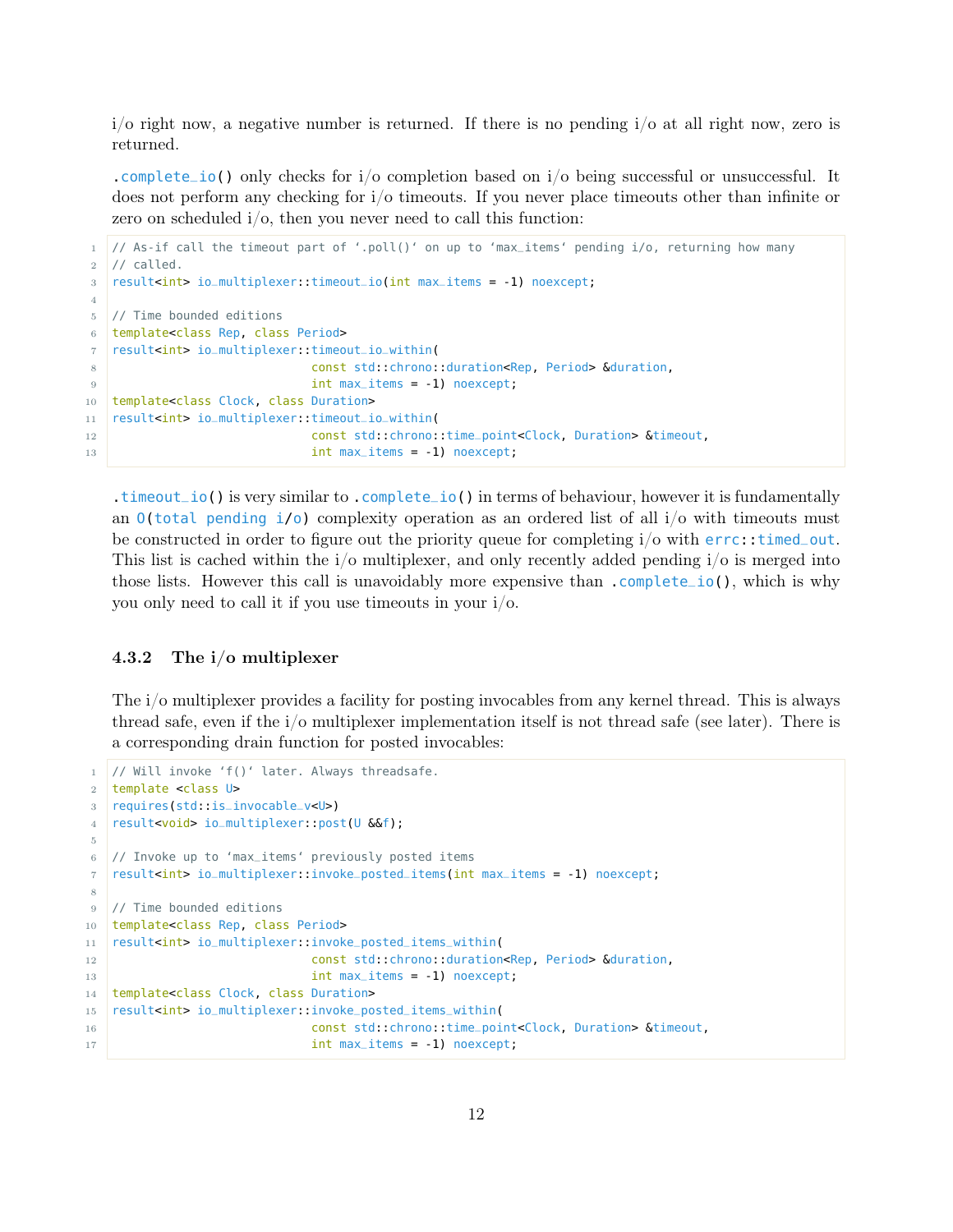Unless you call  $i$ o\_multiplexer::run(), it is on user code to drain the posted items queue, if they wish.

The final facility is io\_multiplexer::run(), which roughly corresponds with ASIO's io\_context ::poll() (I couldn't name the function .poll(), as it would be confusing with the  $i$ /o connected state's .poll()). io\_multiplexer::run() looks boringly similar to the previous functions, but note that instead of time bounding total execution time, we now time limit waits upon new work. Hence instead of using the  $\text{\textendash}$ within() nomenclature, we use the idiomatic try<sub>-</sub>, try\_X\_for and try\_X\_until nomenclature:

```
1 /* As-if call all of '.poll()' on up to 'max_items' pending i/o, and '.invoke_posted_items()',
2 returning how many called/invoked.
3 */4 result<int> io_multiplexer::run(int max_items = -1) noexcept;
5
6 // Non blocking edition
7 | result<int> io_multiplexer::try_run(int max_items = -1) noexcept;
8
9 // Timeout editions
10 template<class Rep, class Period>
11 result<int> io_multiplexer::try_run_for(
12 const std::chrono::duration<Rep, Period> &duration,
13 int max_items = -1) noexcept;
14 template<class Clock, class Duration>
15 result<int> io_multiplexer::try_run_until(
16 const std::chrono::time_point<Clock, Duration> &timeout,
17 int max_items = -1) noexcept;
```
io\_multiplexer::run() essentially combines .complete\_io(), .timeout\_io(), and .invoke\_posted\_items () in a loop. If any of those three return a positive number, at the end of the loop run() returns with the number of items processed. If there is no pending  $i/\sigma$  to wait upon, and no posted items, run() immediately returns with zero. If there is pending  $i$  but no ready  $i$  o, the calling thread is put to sleep until a pending i/o signals, or somebody posts a callable to be invoked from another kernel thread, or any timeout specified elapses. This 'wait-until' semantic differs from the 'workuntil' semantic in the previous functions, because this function is always non-deterministic, with potentially unknown lengths of thread sleep possible.

#### <span id="page-12-0"></span>4.3.3 Example of use of Sender-Receiver low level i/o

Believe it or not, I just described all of the essentials of an implementation of low level asynchronous  $i$ . This proposal is quite compact. Just a few pages of normative wording in addition to nonasynchronous low level i/o, would describe it all.

Using low level asynchronous  $i/\sigma$  is very straightforward, though verbose to write, as it is for all low level  $i/\text{o}$ . Here is how to begin many asynchronous read  $i/\text{o}'s$ :

```
1 namespace llfio = LLFIO_V2_NAMESPACE;
2
3 // Assume there are many read pipes, and each has a buffer to be filled
4 std::array<std::pair<llfio::pipe_handle, llfio::pipe_handle::buffer_type>, N> pipes;
5
```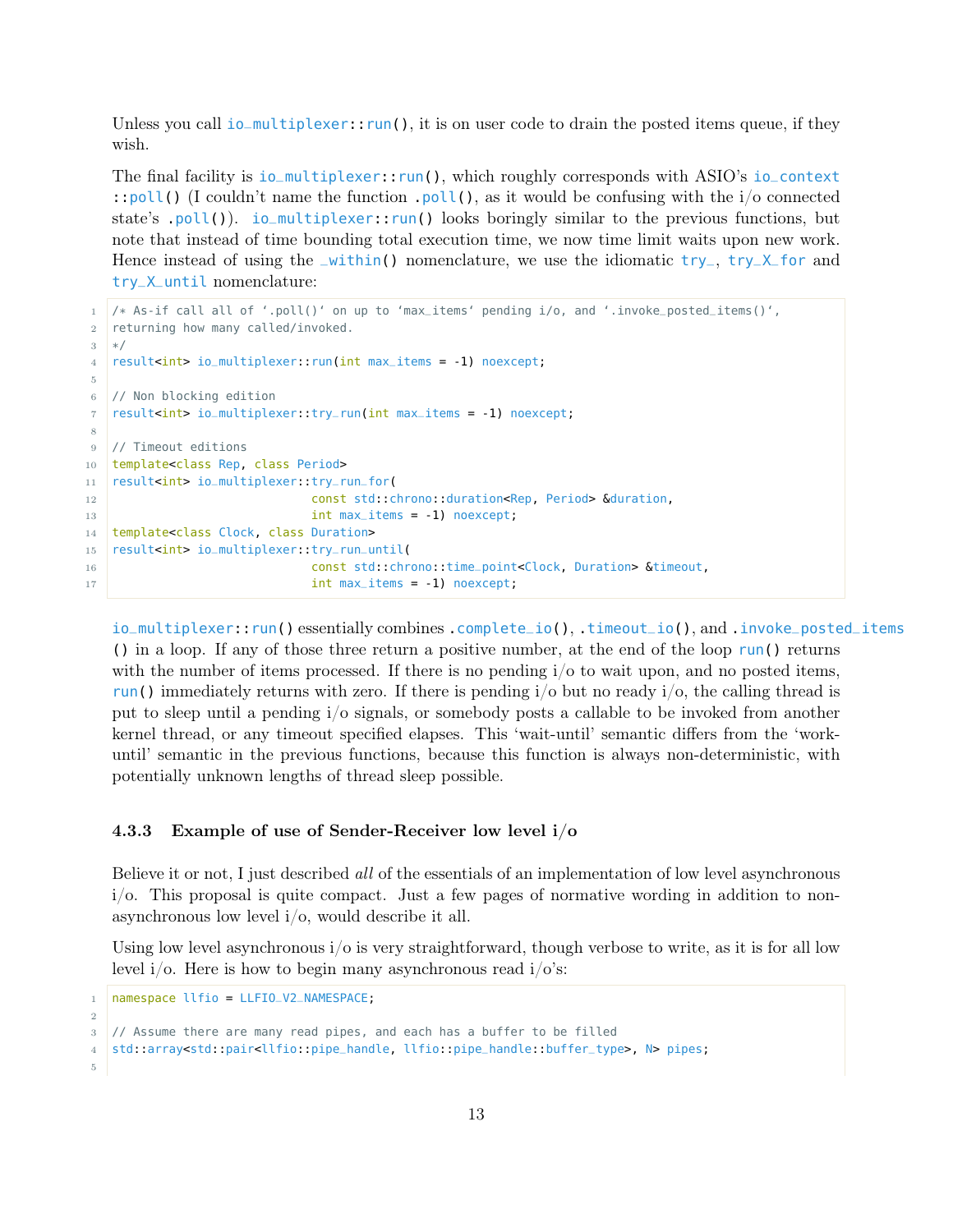```
6 // Define the Receiver for a pipe read
7 struct pipe_read_receiver
8 {
9 size_t idx\{0\};
10
11 void set_value(llfio::pipe_handle::buffers_type &&filled)
12 \mid \cdot \cdot \cdot \cdot13 std::cout << "Pipe " << idx << " read " << filled.bytes_transferred() << " bytes." << std::endl;
14 }
15 void set_done() { /*do nothing*/ }
16 };
17
18 // Connect asynchronous reads of all read pipes to their receivers
19 std::array<llfio::io_operation_connection<llfio::async_read, pipe_read_receiver>, N> connections;
20 for(size_t n = 0; n < N; n++)21 \mid \mathbf{f}22 connections[n] = llfio: connect(
23 llfio::async_read( // sender
24 pipes[n].first, // handle to read
25 { \sqrt{1/2} i/o request object
26 { pipes[n].second }, // scatter buffer to fill
27 0 // offset within device to read from
28 }),
29 pipe_read_receiver{n} // receiver
30 );
31 }
32
33 // Begin asynchronously reading all the pipes
34 for(size_t n = 0; n < N; n++)
35 \mid \{36 connections[n].start();
37 }
```
Something not obvious in the above is:

- No dynamic memory allocations can ever be performed.
- No C++ exceptions can ever be thrown.
- No locks can ever be taken.
- No waits can ever occur.
- The compiler can see all the memory that can ever be used by the asynchronous  $i/\sigma$  from the base of the call tree. This enables various optimisations e.g. coroutine frame allocation can perform a single allocation for all state.

The above code is therefore *fully deterministic*, if your OS pipe handle implementation can begin async read  $i/\sigma$ 's deterministically.

You now have a choice of how to implement  $i$  polling. Here is a simple spinlooped polling based implementation:

<sup>1</sup> // Loop polling all the pipes until all have read something, or failed to read something

<sup>2</sup> bool done;

<sup>3</sup> do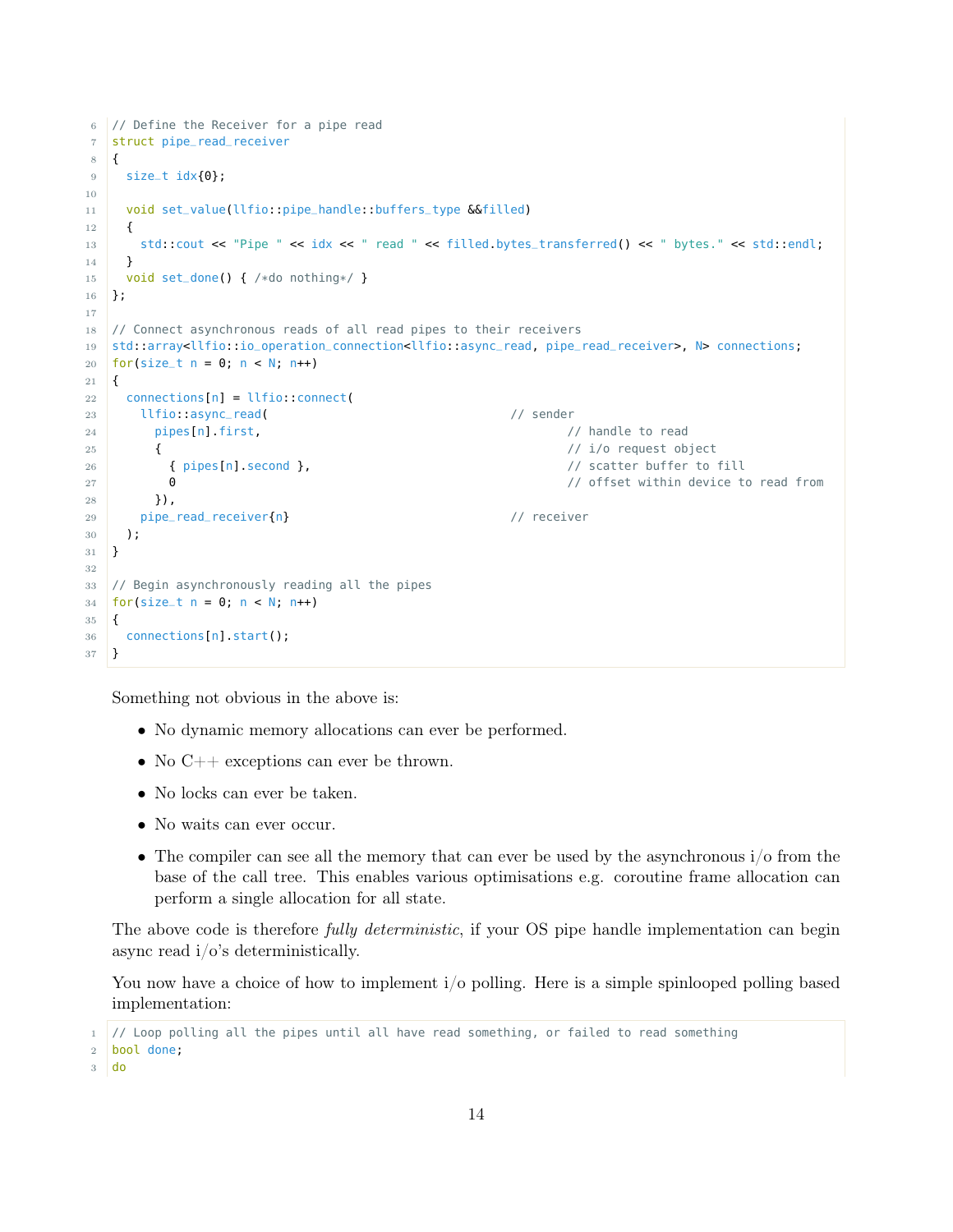```
4 {
5 done = true;
6 for(auto &i : connections)
7 {
8 if(llfio::update_status::completed != i.poll())
9 {
10 done = false;
11 }
12 }
13 } while(!done);
```
If all the pipes being read have at least one byte in their buffers, the above code is also fully deterministic and wait free, if your OS pipe handle implementation can drain a non-empty buffer deterministically.

If you don't mind losing determinism, the above simple spinlooped polling based implementation can be implemented more efficiently using:

```
1 // Loop efficiently polling all the pipes until all have read something, or failed to read something
2 size_t done = 0;
3 while(done < N)
4 {
5 int completed = pipes[0].first.multiplexer()->complete_io().value();
6 if(completed > 0)
7 {
8 done += completed;
9 }
10 }
```
This is more efficient because complete\_io() asks the OS which of the read  $i/\circ$ 's scheduled have completed, and calls the receivers for those completed i/o's only. This avoids having to linearly iterate polling each of the whole array of scheduled read  $i/\delta$ 's, which would become inefficient as N grows large.

complete\_io() never blocks, so the CPU will spin at 100% in the loop. If you would like the thread to be slept until a read  $i$ /o completes, just replace complete\_io() with run():

```
1 // Sleep until all the pipes until all have read something, or failed to read something
2 size_t done = 0;
3 while(done < N)
4 \mid \{5 int completed = pipes[0].first.multiplexer()->run().value();
6 if(completed > 0)
7 \mid \{8 done += completed;
9 }
10 }
```
The above code is all you need to do asynchronous low level i/o. Some relevant implementation detail not mentioned for brevity is that unless you explicitly set the i/o multiplexer for a handle, it will set itself on first async i/o to use the current thread locally set i/o multiplexer. If one of those hasn't been retrieved for this kernel thread before, io\_multiplexer::best\_available(1) is called to retrieve the best available i/o multiplexer implementation for this platform which supports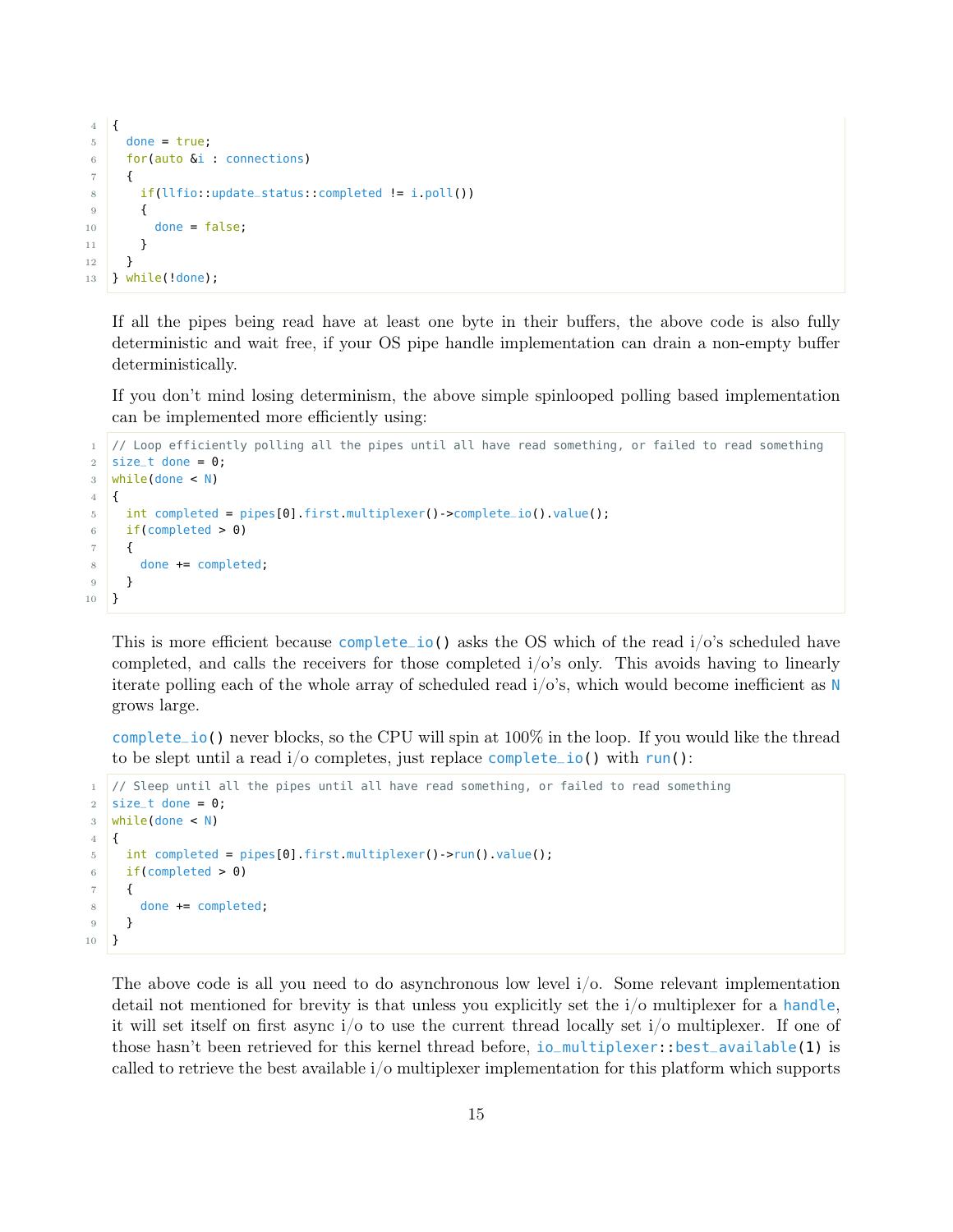no more than one thread. Thus the above code works because the programmer knows that the thread-local i/o multiplexer is being used, and that no other i/o has been scheduled by this kernel thread to that i/o multiplexer (otherwise the completed i/o counts returned by complete\_io() and run() would refer to other scheduled  $i/\sigma$  that just our pipes, and confound the logic).

#### <span id="page-15-0"></span>4.4 Summary

I have achieved all I set out to do before Christmas in this prototype:

- 1. Use a spinloop-polling-based Sender-Receiver API design throughout, rather than a Proactor/Reactor API design.
- 2. Enforce a strict ABI boundary behind which all platform-specific stuff can be encapsulated (i.e. don't leak system headers into the interface), but without getting in the way of the compiler being able to statically merge dynamic memory allocations.
- 3. Match or exceed ASIO's performance despite all the above constraints.
- 4. It must be possible to build a backwards compatible Networking TS/ASIO wrapper on top of all this.

In short: I have proven it is possible to standardise a single consistent  $i/\sigma$  API experience from simple blocking i/o right through to ultra high performance i/o. And it's all thanks to Sender-Receiver.

It is believed by this author that the above API contains all the necessary primitive operations to implement the current Networking TS exclusively using low level i/o facilities. It is possible that some of ASIO's proactor facilities (e.g. strands) could possibly have a less optimal implementation than is possible with strictly employing the above facilities alone. However, personally speaking, I would implement strands as a  $C++$  Coroutine in  $C++20$ , whose suspension and resumption may occur across kernel threads, and I believe such a strand implementation would be optimal with the above facilities.

I should stress that I don't wish to hold up the Networking TS from  $C_{++}$  23 based on these proposals. I would simply not standardise the parts (e.g. the socket classes) which would be standardised as low level socket i/o classes in C++ 26. Whilst this may seem highly problematic, both ASIO and the Networking TS allow user defined socket i/o classes, so standard library implementations simply ship their own locally defined stand-in socket i/o classes, or else ship experimental low level socket i/o classes based on P1031. Indeed, if standard library implementers were feeling keen, they could ship their Networking implementation written using experimental low level i/o as this paper outlines, and send implementation feedback to WG21.

The point I wish to make is that we just need to not standardise in the normative wording of  $C_{++}$ 23 the stuff that we can't row back upon in  $C++26$ , and we can press ahead with standardising Networking now.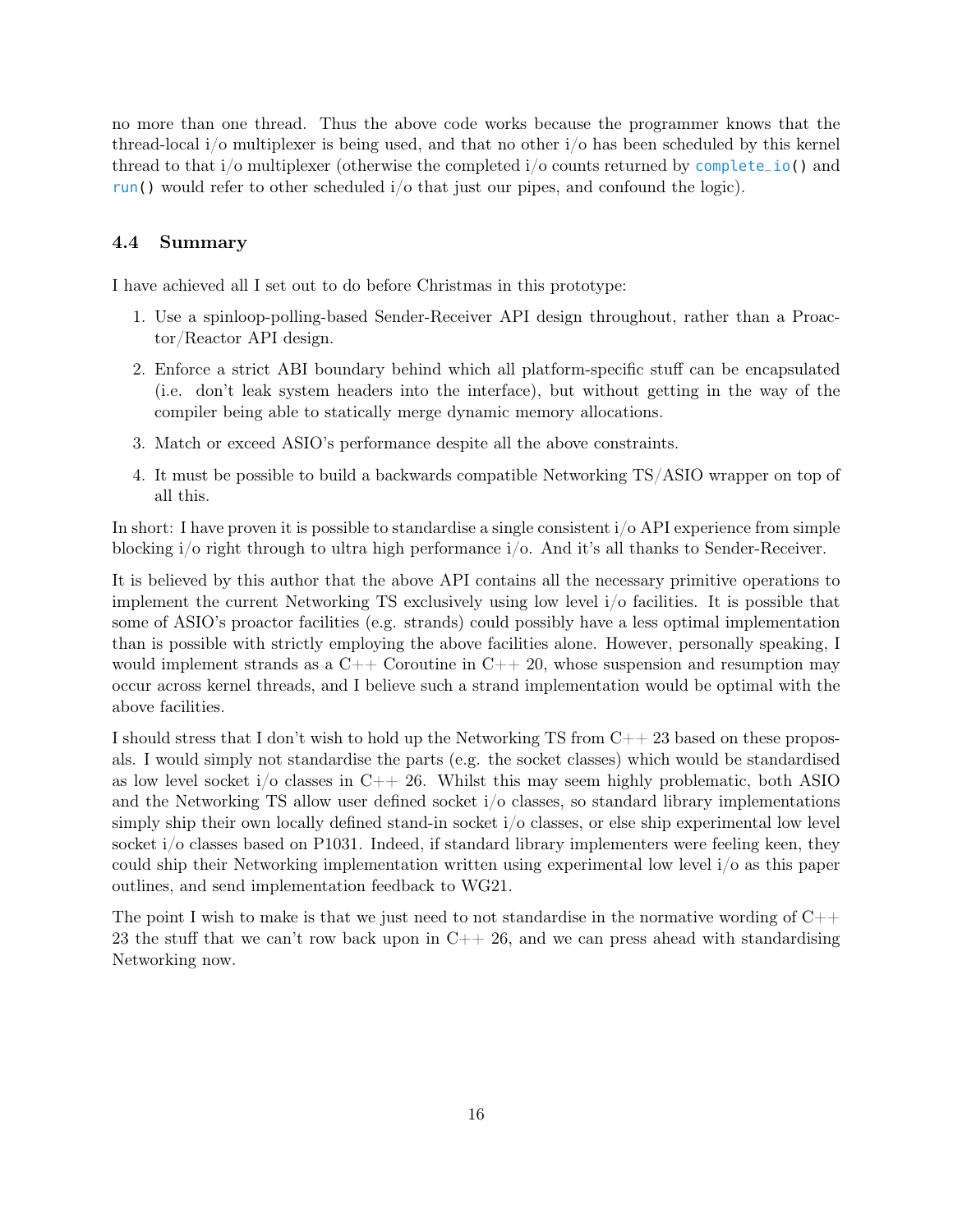## <span id="page-16-0"></span>5 Implementation notes from developing this prototype

### <span id="page-16-1"></span>5.1 Background

Back when I started this prototyping in the run up towards the Christmas vacation break, I thought that I understood Sender-Receiver. I had read Corentin's excellent blog post at [https:](https://cor3ntin.github.io/posts/executors/) [//cor3ntin.github.io/posts/executors/](https://cor3ntin.github.io/posts/executors/). I had watched Eric's many video presentations at many conferences on universal asynchronicity in  $C++$ . I had been a follower of Lewis' [https:](https://github.com/lewissbaker/cppcoro) [//github.com/lewissbaker/cppcoro](https://github.com/lewissbaker/cppcoro) for many many years. And of course I had been keeping up with reading my WG21 mailings, so I had read all the relevant papers.

However it turns out that I really did not understand Sender-Receiver. Not one bit. And I would like to take this opportunity to publicly thank principally Eric Niebler for gently holding my hand over many private email exchanges as I laboriously thrashed around in confusion until, thanks to his excellent tutelage, one day the lightbulb just switched on, and it all made sense.

It didn't just make sense though. It was far, far better than that. The LLFIO reference library has long had an async file i/o implementation based on a similar design to ASIO. Its performance, quite frankly, sucked; implementation was a pain; and I generally steered anybody interested away from async file  $i/\rho$ , which is generally slower than blocking file  $i/\rho$  except for uncached  $i/\rho$ .

Between Belfast and Christmas break in 2019, I had built a new async i/o framework around the deterministic polling-based design principles I described earlier in this paper. It was very complex. It was buggy. Lewis very kindly sent a long, long list of entirely valid feedback which basically said (though he never did) 'this is crap'. Then the Sender-Receiver lightbulb switched on, and suddenly it all became so clear as to what should be the design: clean, elegant lines of efficiency, code reuse and abstraction. My only (big!) concern was whether this stuff could be implemented with a hard ABI boundary separating the platform-specific code away from the template-stuff (as hitherto, all the Sender-Receiver stuff did not use concrete types, and it was not known at that time whether it could work with concrete types over a formal ABI boundary), without losing a lot of performance, and retaining the magical ability of the compiler to collapse and merge Coroutine frame allocation because it can foresee all static memory allocations from the base of a call tree. As by that stage Christmas vacation was about to begin, I wished everybody a Merry Christmas, and I set to work throwing away everything and trying again.

The message I want to communicate to anyone reading is that if you don't like Sender-Receiver for various reasons, then in my opinion you don't really understand it yet. Sender-Receiver is an architecture, a way of laying out, structuring, and grouping your code into reusable parts upon which the compiler has magical powers to optimise particularly well, thanks to taking advantage of how Coroutines were standardised. Sender-Receiver is genius in my opinion. It's so damn simple people can't see just how game changing it is: it makes possible fully deterministic, ultra high performance, extensible, composable, asynchronous *standard*  $i/\text{o}$ . That's **huge**. No other contemporary systems programming language would have that: not Rust, not Go, not even Erlang.

Before I move on, I'd like the publicly thank all those who brought Sender-Receiver to  $C_{++}$ , which was a group effort, but Kirk obviously enough is the visionary who invented Sender-Receiver, and Lewis did much of the building out of, and tying in, that bright spark of innovation into Coroutines,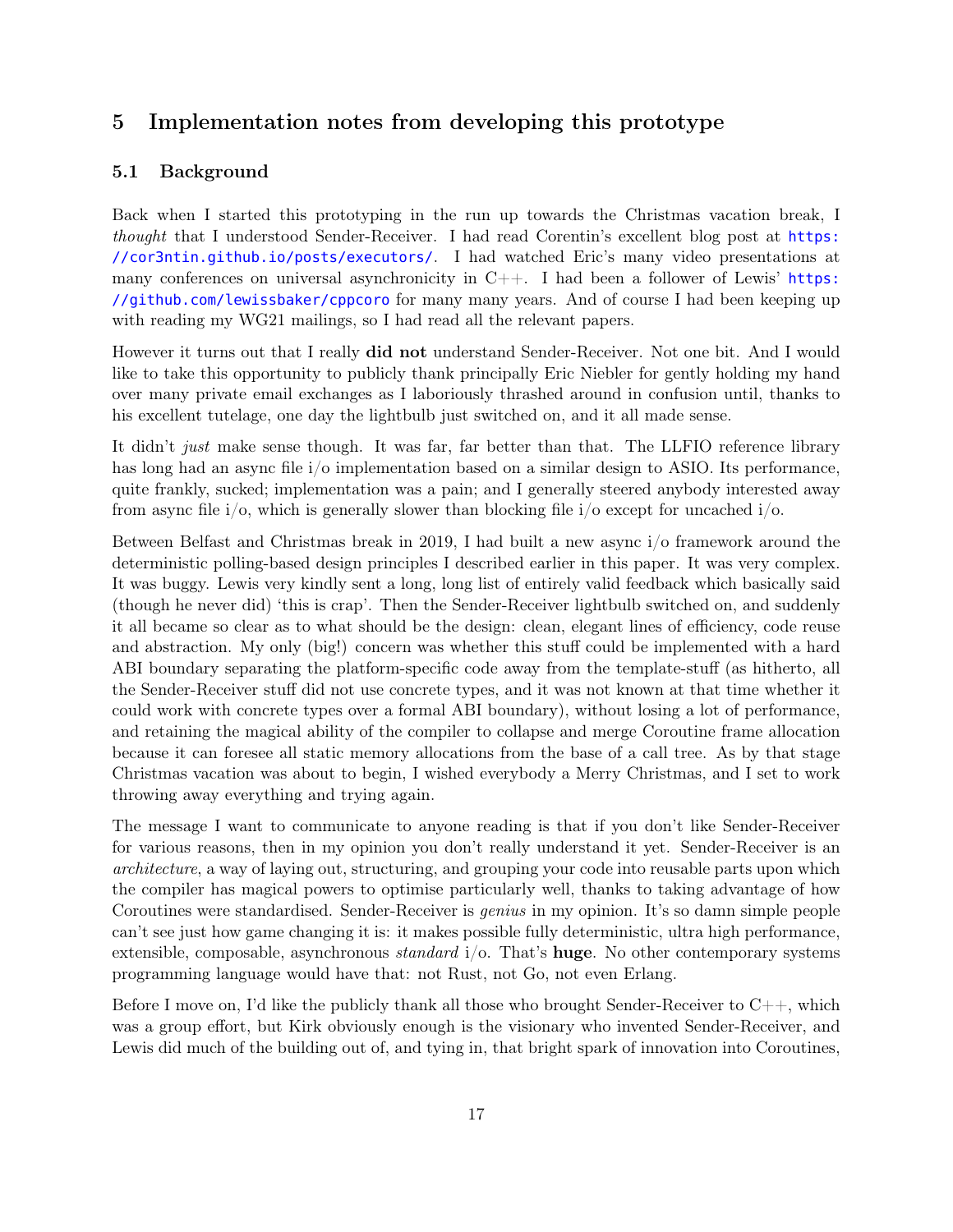Connect-Start, etc and all the technical donkey work of building out an opinion in favour of Sender-Receiver. Eric has worked his ass off doing all the liaising, persuading, reaching out, coordination, and basically non-technical human management stuff which nobody tends to notice happening behind the scenes to bring technical innovations into the standard.

Persuading people to adopt complex niche stuff is hard, but persuading people to adopt new fundamental vocabulary requires particularly deep effort, for which very few will thank you because it was disruptive. I thank you all for your service.

#### <span id="page-17-0"></span>5.2 Performance numbers

The benchmark chosen was deliberately designed to illuminate i/o framework implementation inefficiencies. There is a single pipe, with separate read and write handles to it. A pool of threads concurrently tries to write to the pipe using blocking i/o, in order to always keep its buffer full. On the read side, the framework under test reads a single byte from the pipe, and its completion handler schedules the next read of a single byte from the pipe. The idea is that we spend as much time within the i/o framework as is possible for a single kernel thread, and thus get an idea of its overhead relative to others. All testing was carried out on a laptop with four core Intel i7-8565U CPU boosting up to 4.6Ghz running Microsoft Windows 10, using Visual Studio 2019 16.4 as the compiler.

My first Sender-Receiver design was clean and simple, but it was far slower than ASIO in the first benchmark I ran. This first attempt was about half the performance of ASIO, which was a big surprise at the time.

Upon diagnosis, a large portion of the cause was due to how Sender-Receiver was specified before I began my efforts (and for which Sender-Receiver ended up needing to be changed). To understand this properly, I shall have to delve into quite a bit of implementation detail.

All non-blocking i/o in Microsoft Windows is done via the two-pointer-sized IO\_STATUS\_BLOCK structure:

```
1 typedef struct _IO_STATUS_BLOCK {
2 \mid union {
3 NTSTATUS Status;
4 PVOID Pointer;
5 } DUMMYUNIONNAME;
6 ULONG_PTR Information;
  7 } IO_STATUS_BLOCK, *PIO_STATUS_BLOCK;
```
There is always exactly one of these structures per pending i/o (most reading will better recognise the Win32 formulation of this NT kernel structure, struct OVERLAPPED). The kernel will (potentially asynchronously) write into this structure when the i/o completes either with success or failure, so it cannot move in memory during the i/o.

The Sender-Receiver Connected state similarly cannot be moved in memory between Start and when either the Receiver's .set\_value(), .set\_error() or .set\_done() is called (these correspond to asynchronous operation success, failure and abort respectively). My initial design therefore placed the IO\_STATUS\_BLOCK structure within the connected i/o state structure, which made sense.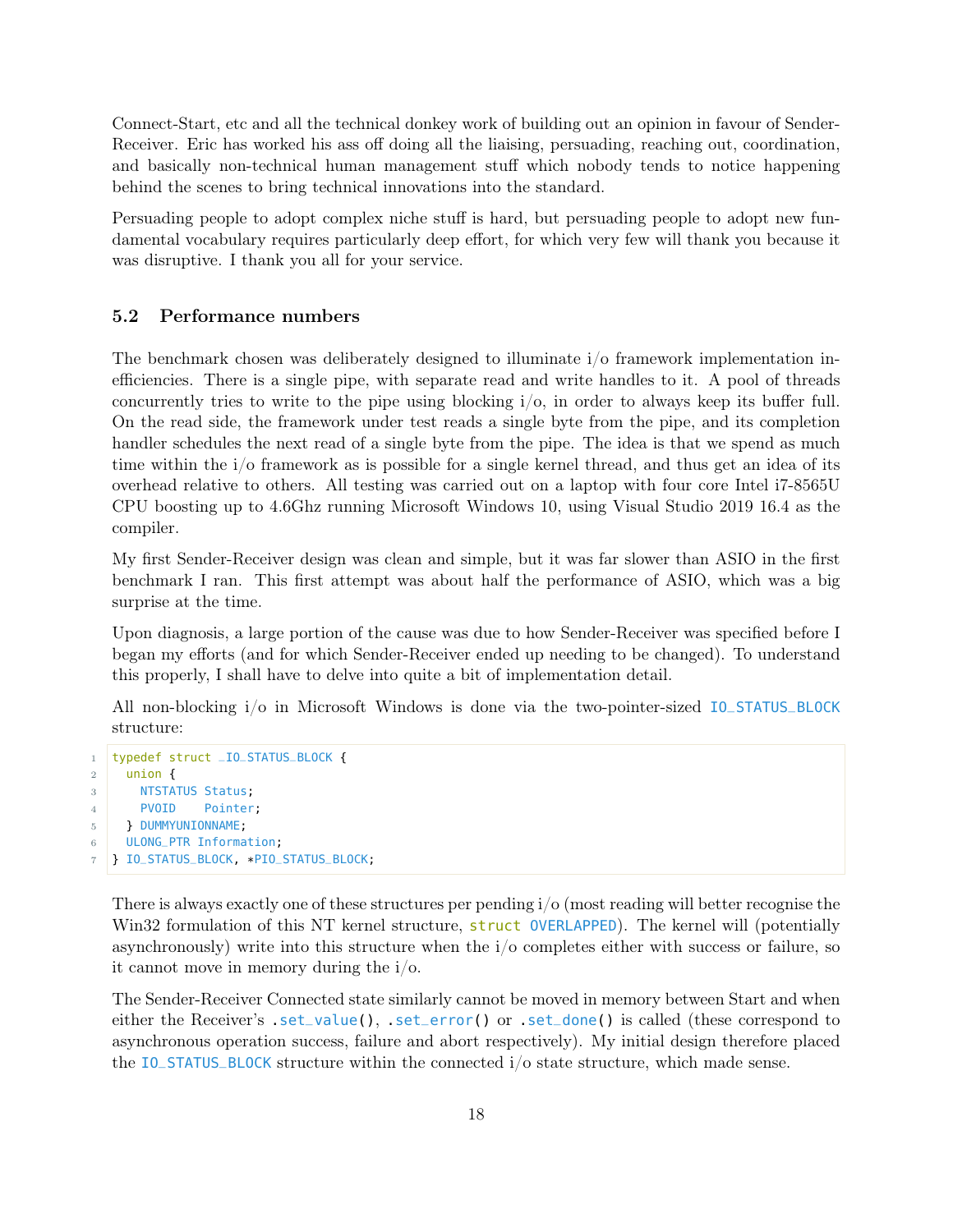Microsoft Windows has three mechanisms by which you can poll/force changes to the IO\_STATUS\_BLOCK structure:

1. Poll the HANDLE using a (possibly zero-timeout) wait-until-handle-signals instruction which returns when some i/o completes on that handle somewhere. One then checks this structure to see if this specific i/o completed.

This is how io\_operation\_connection<Sender, Receiver>::poll() is implemented on Microsoft Windows: it performs a single non-blocking kernel wait on the handle, and it invokes the Receiver for the i/o if its IO\_STATUS\_BLOCK structure changes its status from STATUS\_IO\_PENDING. Similarly, this is how simple blocking i/o on non-blocking handles is implemented in LLFIO, one simply loops the wait-until-handle-signals syscall and checking the IO\_STATUS\_BLOCK structure until any deadline is reached.

- 2. Specify a per-i/o user supplied callback function to be invoked when the i/o completes at the next alertable wait point. In Microsoft Windows, thread sleep points can be specified as alertable or not, and if so they will wake as soon as any callback is posted to that thread, and drain the per-thread queue by invoking all the callbacks before the thread sleep point returns. This is often called 'alertable  $i/\circ$ ', or 'APC  $i/\circ$ ' (APC is an Asynchronous Procedure Callback).
- 3. Associate the HANDLE with a completion port, whereby notifications of i/o status changes in associated handles are enqueued to the completion port. The queue of accumulated notifications can be drained by one or many kernel threads. This is often called IOCP, shorthand for i/o completion ports. ASIO uses IOCP as its implementation on Microsoft Windows.

One can see easily that for the first mechanism, you only need to keep around the IO\_STATUS\_BLOCK structure until its status changes, and for the second mechanism you only need to keep it around until its callback function gets invoked. However, there is a big implementation wrinkle in the third IOCP mechanism: the IO\_STATUS\_BLOCK structure gets updated for a second time when somebody drains the completion notification for that  $i/\sigma$ . In other words, you absolutely must keep around the IO\_STATUS\_BLOCK structure until IOCP is done with it, else you get memory corruption.

That in turn means that under the original Sender-Receiver specification, for IOCP registered handles, you can only call .set\_value() and .set\_error() and .set\_done() after some thread has reaped the associated completion from IOCP. Specifically, you cannot call it early immediately when the i/o has completed, because under the original Sender-Receiver design, after the Receiver is invoked its state can be destructed. So you must wait.

This explains the performance difference of my first Sender-Receiver design against ASIO. In our benchmark against ASIO, we read a single byte from a single pipe handle using ReadFile(). We must next drain the IOCP queue using GetQueuedCompletionStatus(), and then invoke the Receiver now that IOCP is done with the i/o.

ASIO however invokes the completion handler immediately after ReadFile(), and does not wait to drain the IOCP queue first. This lets it begin the next i/o much sooner, and thus ASIO performs multiple ReadFile() syscalls and completion handler invocations for each drain of the IOCP queue via the GetQueuedCompletionStatus() syscall.

ASIO achieves this via a trick: each OVERLAPPED structure is kept in its own dynamically allocated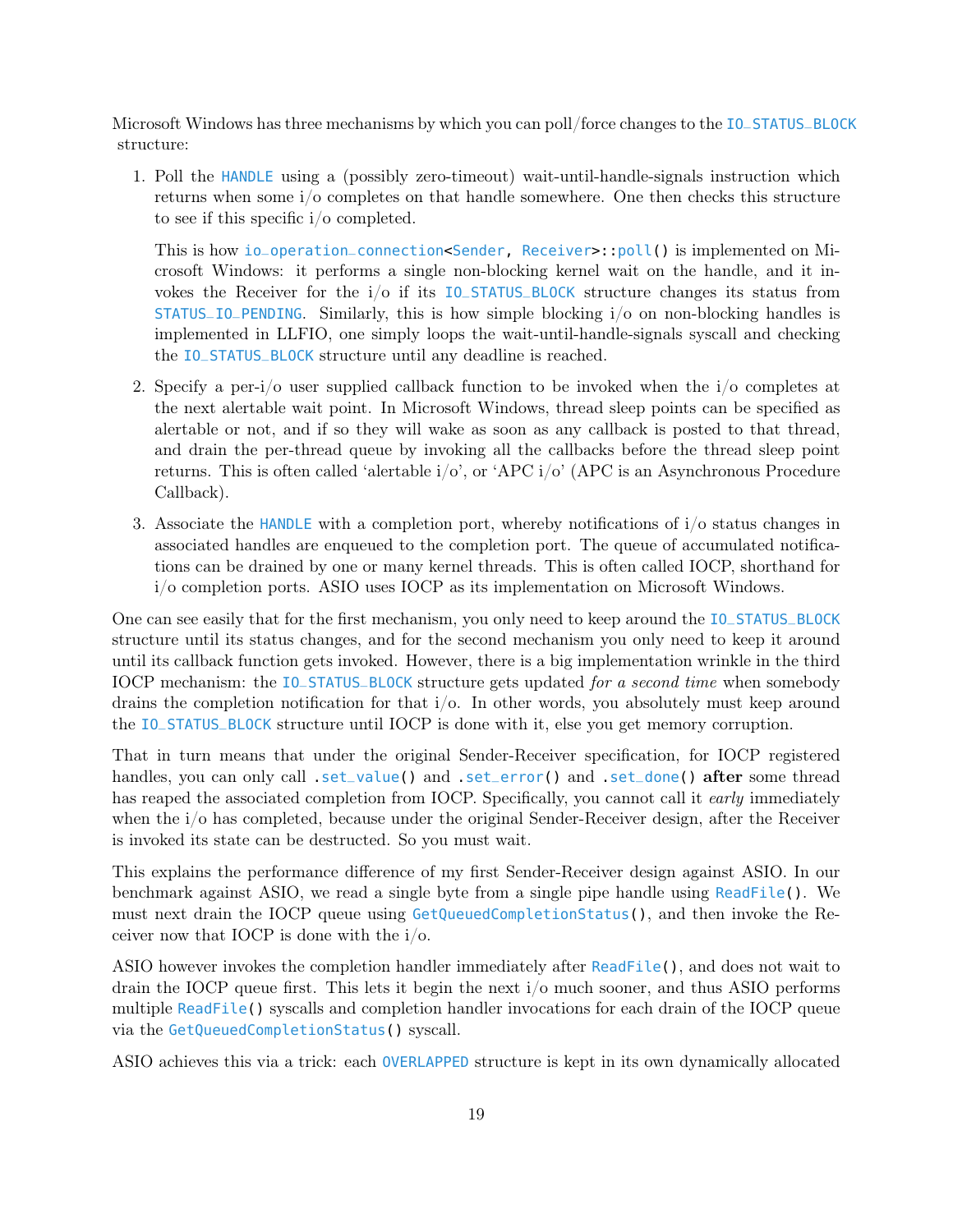memory allocation. Smart pointers to each OVERLAPPED structure track completion handler invocation state. If an i/o completes before its IOCP notification is drained, its completion handler is called immediately, and will not be called again when the IOCP notification is reaped. Similarly, if IOCP is the first time ASIO learns of  $i/\sigma$  completion, the completion handler is called at that point instead.

In this design, there can be a significant lag between completion handler invocation and draining the IOCP queue. ASIO handles this by dynamically allocating more OVERLAPPED structures as needed (it recycles structures dispensed with by IOCP).

#### <span id="page-19-0"></span>5.3 Matching low-level Sender-Receiver i/o with ASIO's performance

Most reading this paper will not consider it important that potential dynamic memory allocation is unavoidable in the hot i/o path in ASIO's design. They would suggest using a custom allocator with ASIO, or 'preheating' ASIO. They would consider  $i/\sigma$  to be inevitably non-deterministic, and thus striving for determinism in i/o a fool's errand.

However for me and those thinking like me who tend to hang around on SG14 Low Latency, I find that attitude symptomatic of developers conditioned on 'throughput-maximising' designs where you must work with the lowest common denominator in  $i/\sigma$  (e.g. speaking the kind of network protocols required by the fundamentally non-deterministic internet). If you control your  $i/\sigma$  implementation however, you can do much, *much* better.

In my line of work I really care about worst case latencies. Not average latencies, latencies @ 99%, or even latencies at 99.9%. I'm talking about latencies @ 99.9999%. Warm cached file i/o is almost perfectly deterministic on Linux, and high end consumer SSDs e.g. my Samsung 970 Pro i/o is deterministic 99% of the time. Enterprise grade SSDs can be much better again e.g. Samsung's Z-SSD, or Intel's Optane, which guarantee up to six sigmas of bounded i/o latencies. Lots of people pay a lot of money for storage hardware which can deliver 99.9999% determinism, and then find that most i/o software can't preserve determinism.

As one of my design goals is to retain determinism in  $i/\sigma$  which is very precious to many use cases, and which hardware and kernel engineers have spent much effort in ensuring, replicating ASIO's trick which relies on potential non-determinism in the hot path wasn't possible. So instead I changed the Sender-Receiver lifecycle:

- Start begins the operation on the Connected state.
- The Receiver's set\_value() and set\_error() completes the operation.
- The Receiver's set\_done() is called when it is safe to dispose of or recycle the Connected state.

Note that Receiver: set\_done() is now **always** called for every Started operation, and you cannot relocate in memory a Started state until  $.set\_done()$  is invoked.

This change enables  $.set_value()$  to be called as soon as the  $i/o$  completes, which in turn closed most of the performance gap with ASIO. In fact, with that and a few other optimisations, LLFIO's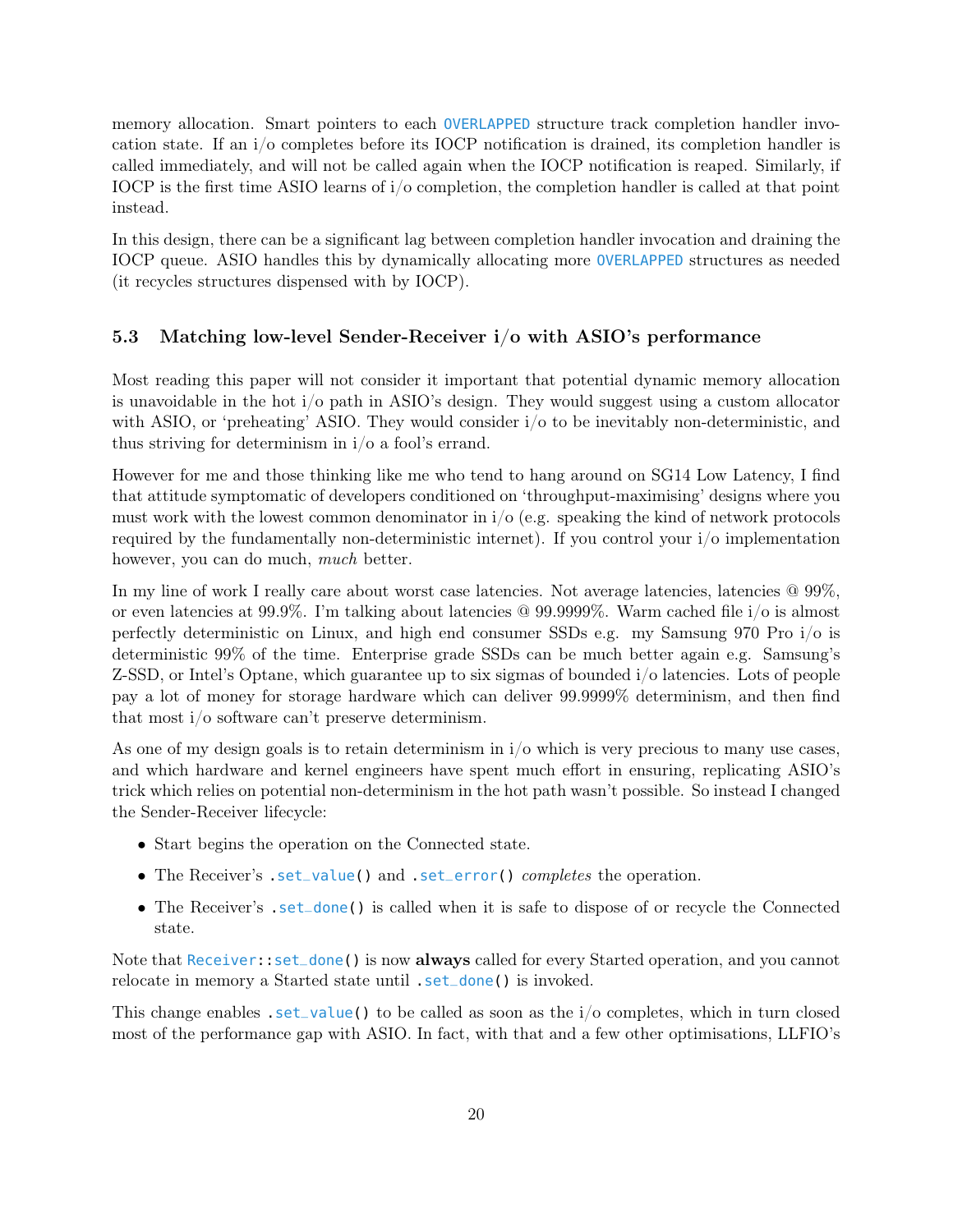reference implementation gets within 2% of ASIO for the single byte reading benchmark if LLFIO speaks IOCP in the same way as ASIO does.

However thanks to this being a greenfield design, I was able to incorporate native support for 'Win8 IOCP' which can be opted into using SetFileCompletionNotificationModes(). This does not enqueue IOCP notifications for i/o which completes immediately. This enabled the reference implementation upon which this paper has been based to exceed ASIO's performance by 23% for the single byte single pipe reader benchmark.

I believe there is further fat to trim if one does not insist on a strict ABI boundary between platform-specific implementation code and everything else – we spend a measurable amount of time marshalling and repacking data to go through a vtable indirection, which wouldn't be necessary if say we had an intelligent enough Modules implementation to hand. I certainly believe that the 2% like-with-like performance gap from ASIO can be closed to zero.

#### <span id="page-20-0"></span>5.4 Consequences of extending i/o state lifetime past completion

It may initially seem unwieldy for i/o states to hang around for arbitrarily long periods of time after i/o completion. How might code manage this situation without resorting to dynamic memory allocation? In other words, aren't we simply forcing end users to repeat the implementation trick ASIO used?

The answer is yes. But if you want this sort of implementation detail to be taken care of on your behalf, use ASIO!

If your use case requires absolute guaranteed bounded worst case i/o latencies, then that comes with a price attached: a considerable added headache in managing i/o states. But I personally think that an acceptable tradeoff, and I think most of my colleagues on SG14 Low Latency would agree.

## <span id="page-20-1"></span>6 What next?

If WG21 likes the general direction of this proposal, the first step would be to remove from the normative wording in the next edition of the Networking TS any specification of the basic socket classes, and leave them open for standardisation after C++ 23.

The second step would be to consider separating the socket-support parts of the Networking TS such as IP addresses, endpoints, and DNS resolution into an entirely orthogonal and standalone section, or indeed standalone paper. Or, indeed choose to provide non-normative notes for the specification of these, rather than normative wording in  $C_{++}$  23.

The third step would be to consider separating the buffer sequence adapter parts of the Networking TS into an entirely orthogonal and standalone section, or indeed standalone paper. In my opinion, the buffer sequence infrastructure is useful for all i/o, and ought to be decoupled from Networking.

The fourth step would be to ensure that all the  $\frac{asyn}{\epsilon}$  () completion-token based free functions do not conflict with the identically named async\_\* Sender types. I believe Lewis and Eric have a proposed mechanism for ensuring this. So long as their proposed mechanism is compatible with a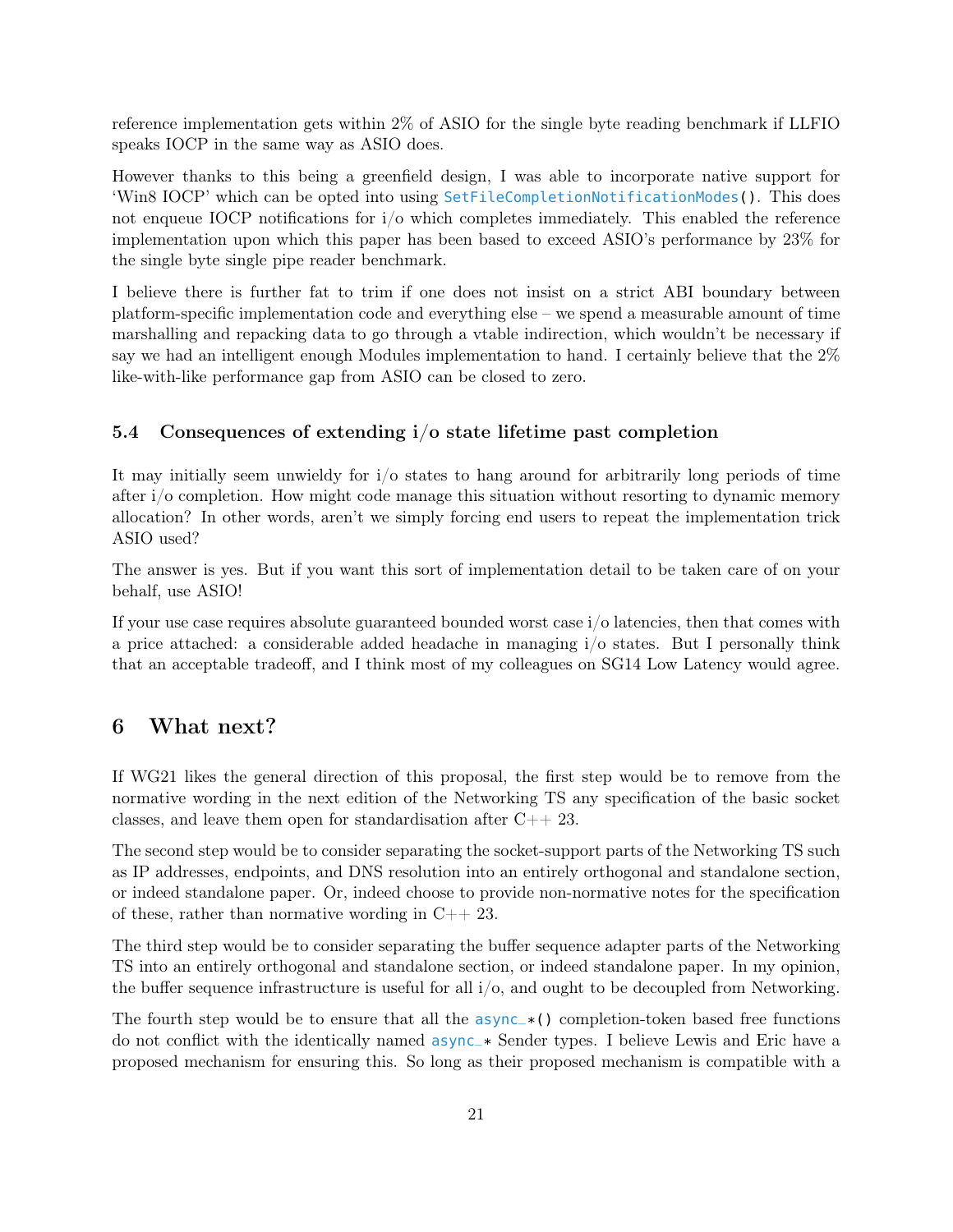strict ABI boundary i.e. the Sender types are concrete for each category of handle types, I would have no objection.

Stripping away all these orthogonal parts would considerably reduce the number of pages in the present Networking TS draft, and I believe would aid its more rapid standardisation into  $C++$ 23 by helping everybody concentrate on the specific value which standardising ASIO adds to the standard  $C_{++}$  library: a suite of well tested, widely understand, high level concurrency and  $i/\sigma$ abstractions.

## <span id="page-21-3"></span>7 Acknowledgements

Once again my especial thanks to Eric Niebler and Lewis Baker for all the personal help they gave me.

Thanks are also due to useful feedback and conversations with Corentin, Klemens, Elias and Jeff.

Finally the prototype, and this paper, would not have been possible without significant forbearance from my family during Christmas vacation, who put up with me battering away on the laptop whilst watching movies, and other passive forms of Christmas family entertainment.

My especial thanks go to my wife Megan, who enabled me to tag team childcare each day across the break in order to get this work done before the Prague mailing deadline.

## <span id="page-21-4"></span>8 References

<span id="page-21-2"></span>[N4771] Wakely, Jonathan Working Draft,  $C_{++}$  Extensions for Networking <https://wg21.link/N4771>

<span id="page-21-5"></span>[P0443] Jared Hoberock, Michael Garland, Chris Kohlhoff, Chris Mysen, Carter Edwards, Gordon Brown, David Hollman, Lee Howes, Kirk Shoop, Eric Niebler A Unified Executors Proposal for  $C_{++}$ <https://wg21.link/P0443>

<span id="page-21-6"></span>[P1028] Douglas, Niall SG14 status\_code and standard error object <https://wg21.link/P1028>

<span id="page-21-0"></span>[P1031] Douglas, Niall Low level file i/o <https://wg21.link/P1031>

<span id="page-21-1"></span>[P1341] Baker, Lewis Unifying Asynchronous APIs in the  $C++$  standard library <https://wg21.link/P1341>